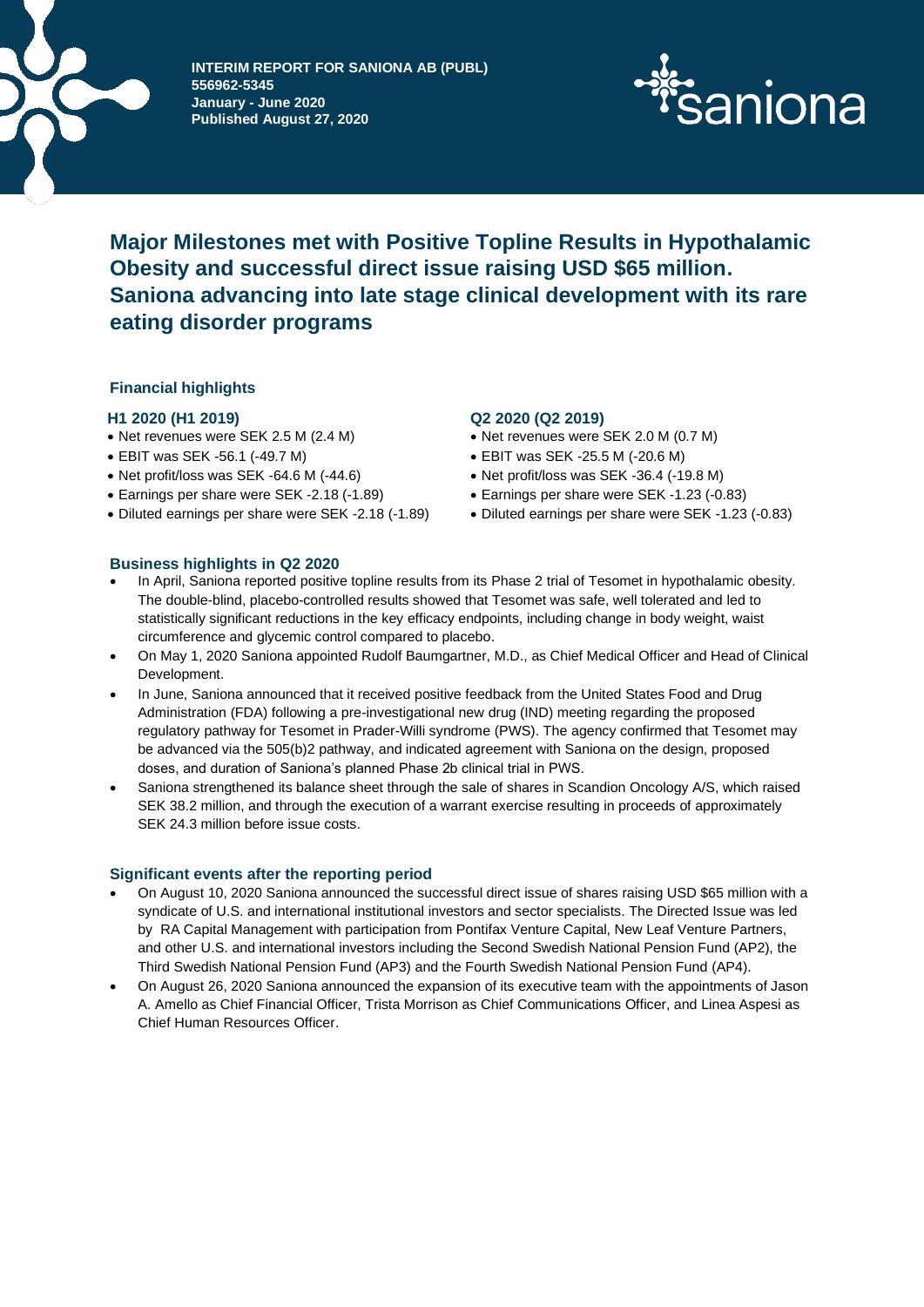

# **Comments from the CEO**

• "Saniona has met some major milestones since last quarter by advancing our clinical programs for rare eating disorders and further establishing our presence in the U.S. Our recent raise of \$65 million through a direct offering of shares to well-respected U.S. and international institutional healthcare investors leaves us well positioned to rapidly advance Tesomet's clinical development and is a testament to the potential of our programs and growing U.S. presence. In addition, the appointment of Rudolf Baumgartner, M.D., as Chief Medical Officer and Head of Clinical Development strengthens our management team and further bolsters our establishment as a U.S.-based rare disease company. On the clinical and regulatory front, we are excited to build upon positive data from our Phase 2 study in patients with hypothalamic obesity (HO) showing statistically significant changes in key efficacy endpoints as we move toward a pre-IND meeting with the FDA in the second half of the year. Importantly, we also achieved a key milestone in our Prader-Willi syndrome program, with Saniona and the FDA agreeing on a 505(b)2 regulatory pathway and Phase 2b trial design following a positive pre-IND meeting. Together, these accomplishments bring us closer to our ultimate goal of advancing Tesomet to the market to provide a solution for patients with these rare eating disorders," says Rami Levin, President & Chief Executive Officer of Saniona.

#### **For more information, please contact**

Rami Levin, President & CEO, Saniona. Mobile: +1 781 987 3144. Email: [rami.levin@saniona.com](mailto:rami.levin@saniona.com)

Anita Milland, Interim CFO & Head of IR. Mobile +45-20163432. Email: [anita.milland@saniona.com](mailto:anita.milland@saniona.com)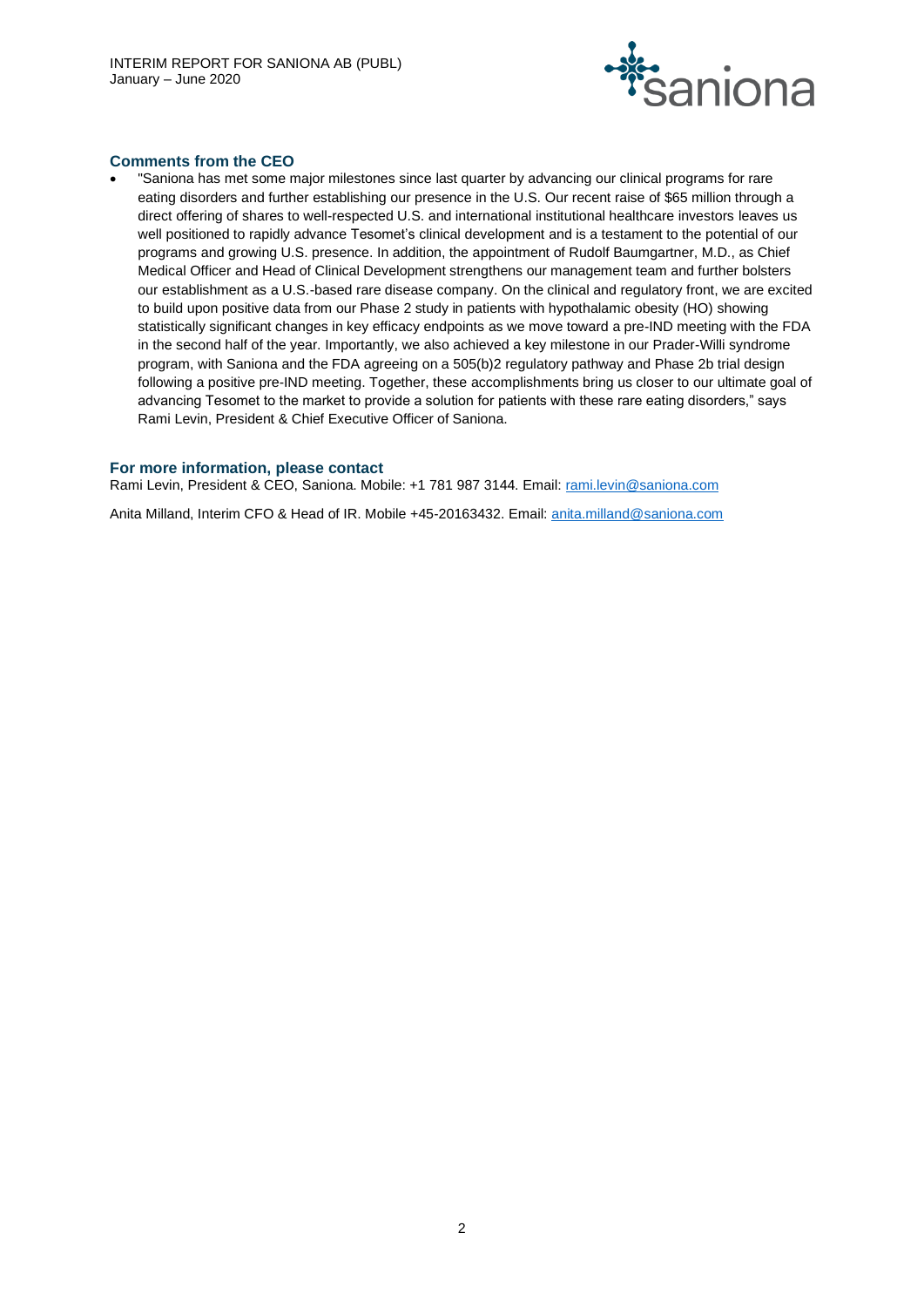

# **Letter from the CEO**

The second quarter has been transformative for Saniona with important accomplishments across clinical, regulatory and organizational objectives. Our progress across key areas includes:

**Advancing our clinical development programs:** This quarter we reported positive data from our 24-week double-blind, placebo-controlled Phase 2 trial evaluating Tesomet for the treatment of hypothalamic obesity (HO). Results from twenty-one patients showed that Tesomet treatment was safe and well tolerated, and led to statistically significant improvements in bodyweight, waist circumference, and glycemic control compared to placebo. In addition, eighteen out of the original twenty-one study participants have proceeded into the open-label extension phase of the study. We look forward to the continued advancement of this program, with a pre-IND meeting with the U.S. FDA expected in 2H 2020, which will facilitate the initiation of a Phase 3 study during the first half of next year. Considerable progress has also been made in advancing our Prader-Willi syndrome (PWS) program, as we recently completed a successful pre-IND meeting with the FDA. Importantly, we received confirmation that Tesomet may be advanced via the 505(b)2 pathway and secured agreement on the design, proposed doses, and duration of Saniona's planned pivotal Phase 2b clinical trial in PWS, which we expect to initiate by year-end.

**Building our presence in the U.S.:** In the second quarter we were thrilled to announce the appointment of Dr. Rudolf Baumgartner, M.D., as Chief Medical Officer and Head of Clinical Development for Saniona. This appointment strengthens our management team, bringing extensive pharmaceutical development expertise from early stage development through to commercial launch, and importantly, also bolsters our U.S. presence.

**Strengthening our balance sheet:** Since the end of the second quarter we have continued to execute on our corporate objectives and have significantly strengthened our balance sheet. Excitingly, this month we successfully raised USD \$65 million through a direct issue of shares. Participants in the offering included well respected U.S. and international institutional healthcare investors, signifying confidence in our pipeline, strategy and execution, and also further establishing Saniona as a U.S.-based rare disease company. In addition to this direct offering, Saniona also recently strengthened its balance sheet through the second quarter sale of shares in Scandion Oncology A/S, which raised SEK 38.2 million, and through the execution of a warrant exercise resulting in proceeds of approximately SEK 24.3 million before issue costs. Together, these funds leave us well positioned to move Tesomet toward registrational studies and approvals, and simultaneously drive the advancement of our early-stage assets into the clinic.

While we, and the larger biopharma community still face challenges due to the ongoing COVID-19 pandemic, we are fortunate to continue with progress and execution at Saniona. Our team remains dedicated to developing effective treatments for rare diseases of the central nervous system and we have adapted to efficiently continue our efforts under the new, and ever-changing public health guidelines across our global locations. We look forward to providing updates on our HO and PWS clinical programs, with a HO pre-IND meeting with the FDA planned for 2H 2020, and the initiation of our Phase 2b trial for PWS by expected year-end.

The progress we've made since the first quarter would not have been possible without the dedication of our employees, partners, and of course patients. I would like to extend my gratitude to all of these individuals who are key in the advancement of our mission and progress as a fully integrated company focused on rare diseases of the central nervous system.

Rami Levin

President & CEO, Saniona AB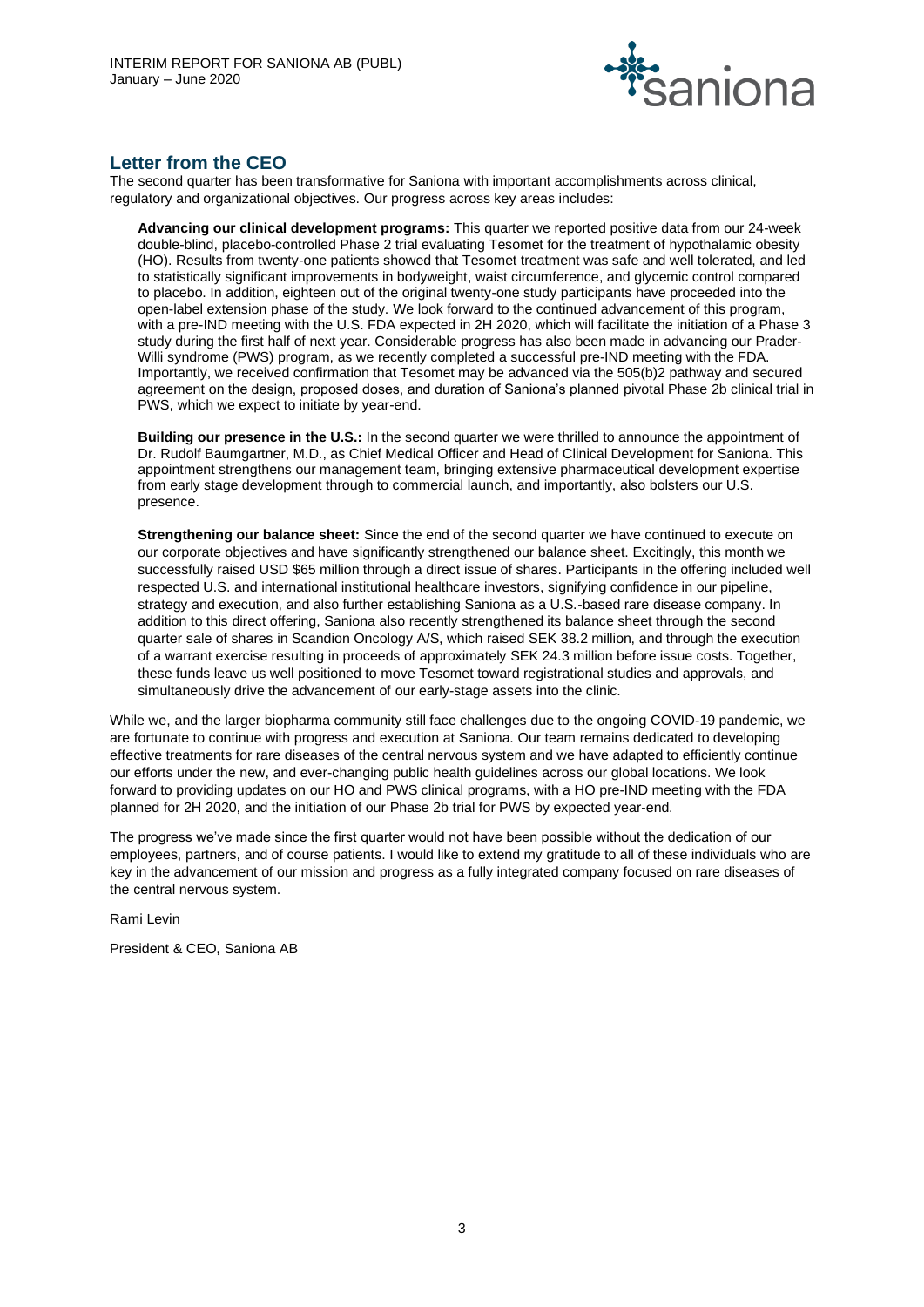

# **About Saniona**

Saniona is a rare disease biopharmaceutical company focused on discovering, developing, and commercializing treatments for central nervous system disorders. The company has a diverse pipeline of wholly owned assets led by Tesomet, which is currently in clinical development as a treatment for hypothalamic obesity and Prader-Willi syndrome. Saniona also has a broad portfolio of research and out-licensed programs derived from its ion channel discovery platform. These programs are being developed through partnerships with companies such as Boehringer Ingelheim GmbH, Productos Medix, S.A de S.V and Cadent Therapeutics. Saniona has offices in Copenhagen, Denmark and Boston, US. The company's shares are listed at Nasdaq Stockholm Small Cap (OMX: SANION).

# **Our vision**

To become a leading global rare disease biopharmaceutical company focused on treatments for the central nervous system.

# **Our mission**

To deliver innovative therapies to patients with rare diseases including hypothalamic obesity and Prader-Willi syndrome.

Saniona's focus is on the development and commercialization of proprietary product candidates for the treatment of rare diseases with high unmet medical need. Saniona's lead programs aim to develop Tesomet for the treatment of hypothalamic obesity and Prader-Willi syndrome in the U.S. and Europe. Saniona made the strategic decision to internally develop Tesomet in these indications and markets due to relatively small size and manageable nature of the investments and commercial infrastructure required to serve these patient populations.

Saniona has also partnered multiple assets with other pharmaceutical companies and continues to develop additional product candidates internally with the aim of either filling our proprietary pipeline or out licensing candidates for later stage development or commercialization. The structure of Saniona's partnership and out licensing agreements vary by product, indication, size of investment, and risk, as well as the interest and capabilities of Saniona's partners. Saniona generally grants its partners global or region specific commercial licenses in exchange for upfront payments, research funding, milestone payments and royalties on future product sales when the product candidates are commercialized.

Saniona's short term strategic priorities are the following:

- To develop and attain market approval for Tesomet in the U.S. and Europe for the treatment of the rare eating disorders hypothalamic obesity and Prader-Willi syndrome
- To build an internal organization to support the late stage clinical development of our rare disease programs and to adequately finance these activities through commercialization
- To strengthen the company's position and corporate presence in the U.S.
- To internally develop at least one drug candidate derived from our unique ion channel research platform
- To leverage our industry-leading ion channel research through out-licensing and partnerships with other pharmaceutical companies

# **Proprietary pipeline**

Saniona's most advanced proprietary clinical program is Tesomet for the treatment of rare eating disorders. Saniona has completed a dose-finding Phase 2a proof-of-concept study in PWS and is currently planning to initiate pivotal Phase 2b/3 studies by year-end. In parallel, Saniona is currently conducting the open label extension portion of its Phase 2 study in HO. Saniona recently reported positive topline data from the placebo controlled portion of this study and is planning to advance the program by holding a pre-IND meeting with the U.S. FDA in Q-4 2020.

Saniona's preclinical pipeline is derived from its ion channel discovery platform. Ion channels comprise a unique class of proteins that are central to the control of numerous physiological functions including the activity of muscles and nerves. Currently, Saniona is working to advance two early stage assets into Phase 1 studies. The first of these assets is SAN711, a first-in-class positive allosteric modulator of GABAA α3 receptors in development for rare itching disorders. Preclinical development of SAN711 has been completed and the molecule is Phase 1 ready. Saniona's second preclinical asset, SAN903, is an IK potassium channel inhibitor currently in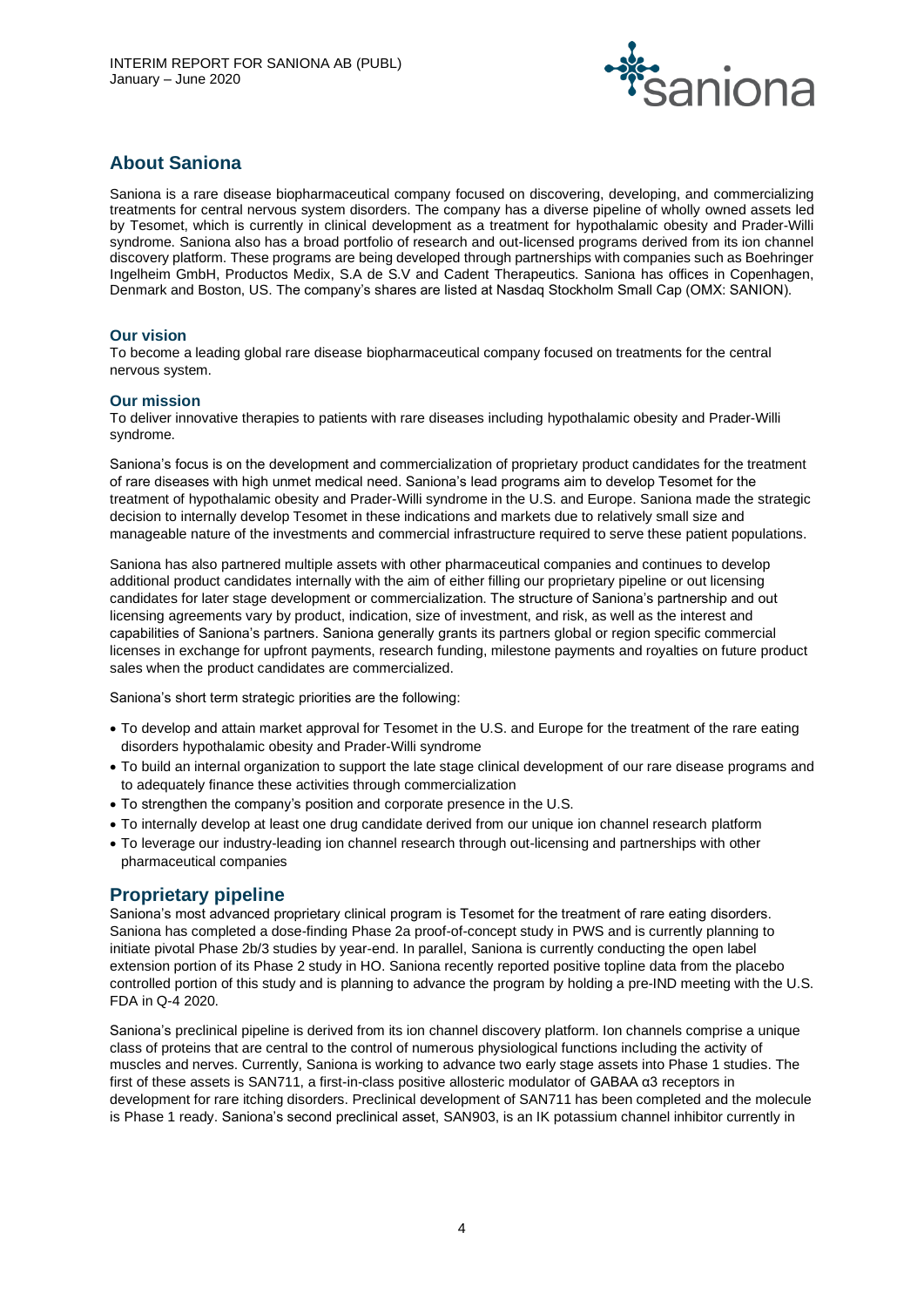

preclinical development for the treatment of rare inflammatory and fibrotic disorders.

# **Proprietary Pipeline**



# **Out-licensing and partnerships**

Saniona maintains a robust pipeline of out-licensed programs, which allows the Company to benefit from promising research discoveries that do not fit our strategic development focus on rare diseases. The most advanced out-licensed program is partnered with Medix and is centered around the development of tesofensine as a treatment for obesity. Medix submitted a new drug application to the Mexican food and drug administration in December 2019 and expects the approval and launch of tesofensine in the Mexican market during 2020. The approval and launch may be delayed into 2021, due to the ongoing COVID-19 pandemic. In addition, Saniona's out-licensed pipeline includes programs for essential tremor and ataxia in partnership with Cadent Therapeutics. Cadent Therapeutics has previously announced the completion of a Phase 2a study for the treatment of essential tremor and expects to initiate a separate Phase 2a trial for the treatment of Ataxia shortly. Saniona has also entered into multiple research collaboration agreements with Boehringer Ingelheim concerning the development of two separate preclinical assets for the treatment of schizophrenia.

| <b>Product or program</b> | Indication                                        | <b>Research</b> | <b>Preclinical</b> | Phase 1 | Phase 2 | <b>Phase 3</b> | <b>Registration</b> |                                                                |
|---------------------------|---------------------------------------------------|-----------------|--------------------|---------|---------|----------------|---------------------|----------------------------------------------------------------|
| <b>Tesofensine</b>        | Obesity                                           |                 |                    |         |         |                |                     | $\mathcal{L}$                                                  |
| <b>NS2359</b>             | Cocaine addiction                                 |                 |                    |         |         |                |                     | Perelman                                                       |
| CAD-1883                  | <b>Essential tremor</b><br>Spinocerebellar ataxia |                 |                    |         |         |                |                     | <b>CADENT</b><br>Therapeutics<br><b>CADENT</b><br>Therapeutics |
| GABA a5                   | Schizophrenia                                     |                 |                    |         |         |                |                     | Boehringer<br>Ingelheim                                        |
| <b>Undisclosed</b>        | Schizophrenia                                     |                 |                    |         |         |                |                     | Boehringer<br>Ingelheim                                        |
|                           |                                                   | Completed       |                    | Ongoing |         |                | In planning         |                                                                |

# Out-licencing and Partnerships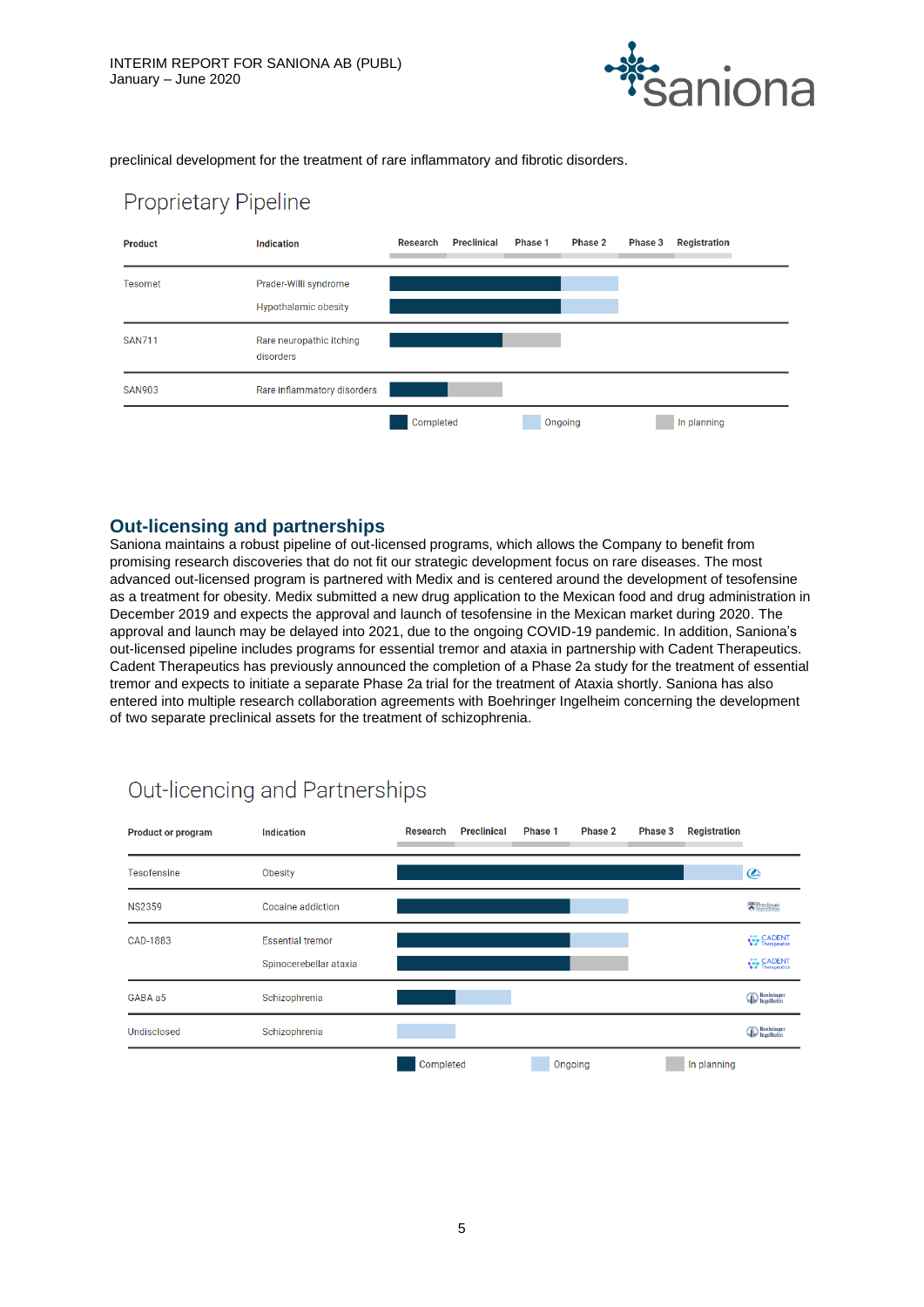

# **Financial review**

# **Financial key figures**

|                                             |         | 2020-04-01 | 2019-04-01 | 2020-01-01 | 2019-01-01 | 2019-01-01 |
|---------------------------------------------|---------|------------|------------|------------|------------|------------|
|                                             |         | 2020-06-30 | 2019-06-30 | 2020-06-30 | 2019-06-30 | 2019-12-31 |
| Net sales, KSEK                             |         | 1.991      | 687        | 2.451      | 2,402      | 2,658      |
| Total operating expenses, KSEK              |         | $-27,482$  | $-21.276$  | $-58.548$  | $-52.140$  | $-106,563$ |
| Operating profit/loss, KSEK                 | $\star$ | $-25.491$  | $-20.589$  | $-56.097$  | $-49.738$  | $-103.906$ |
| Operating margin, %                         | $\ast$  | $-1280%$   | $-2995%$   | $-2289%$   | $-2070%$   | $-3909%$   |
| Cash flow from operating activities, KSEK   |         | $-19.495$  | $-27.469$  | -68.318    | $-53.222$  | $-98,469$  |
| Cash flow per share, SEK                    | ÷       | 1.33       | $-0.88$    | 1.16       | $-1.23$    | $-0.87$    |
| Earnings per share, SEK                     |         | $-1.23$    | $-0.83$    | $-2.18$    | $-1.89$    | $-2.95$    |
| Diluted earnings per share, SEK             |         | $-1.23$    | $-0.83$    | $-2.18$    | $-1.89$    | $-2.95$    |
| Average shares outstanding                  |         | 29.496.259 | 23.925.605 | 29.689.890 | 23.641.457 | 25,719,586 |
| Diluted average shares outstanding          |         | 29,513,193 | 23,931,555 | 29,705,828 | 23,655,043 | 25,732,676 |
| Shares outstanding at the end of the period |         | 30.383.316 | 24.066.238 | 30.383.316 | 24.066.238 | 28.412.519 |

| Average number of employees, #     |         | 22.9 | 22.4 | 22.9       | 22.5       | 22.4       |
|------------------------------------|---------|------|------|------------|------------|------------|
|                                    |         |      |      | 2020-06-30 | 2019-06-30 | 2019-12-31 |
| Cash and cash equivalent, KSEK     |         |      |      | 68.604     | 30.203     | 40.248     |
| Equity, KSEK                       |         |      |      | 145.961    | 69.075     | 58.437     |
| Total equity and liabilities, KSEK |         |      |      | 218.975    | 131.447    | 96.000     |
| Liquidity ratio, %                 | $\star$ |      |      | 142%       | 186%       | 152%       |
| Equity ratio, %                    | $\star$ |      |      | 67%        | 53%        | 61%        |
| Equity per share, SEK              | $\star$ |      |      | 4.80       | $2.49**$   | 2.06       |

*\* = Alternative performance measures*

\*\*=*When calculating equity per share as of June 30, 2019, the 3,697,109 shares issued in connection with the rights issue has been included in "Shares outstanding at the end of the period".*

# **Definitions and relevance of alternative performance measures**

Saniona presents certain financial measures in the interim report that are not defined according to IFRS, so called alternative performance measures. These have been noted with an "\*" in the table above. The company considers that these measures provide valuable supplementary information for investors and company management as they enable an assessment of relevant trends of the company's performance. These financial measures should not be regarded as substitutes for measures defined per IFRS. Since not all companies calculate financial measures in the same way, these are not always comparable to measures used by other companies. The definition and relevance of key figures not calculated according to IFRS are set-out in the table below.

| <b>Key figure</b>            | <b>Definition</b>                                                                        | <b>Relevance</b>                                                                                                                                                                                                    |
|------------------------------|------------------------------------------------------------------------------------------|---------------------------------------------------------------------------------------------------------------------------------------------------------------------------------------------------------------------|
| <b>Operating profit/loss</b> | Profit/loss before financial items<br>and tax.                                           | The operating profit/loss is used to measure the profit/loss<br>generated by the operating activities.                                                                                                              |
| <b>Operating margin</b>      | Operating profit/loss as a<br>proportion of revenue.                                     | The operating margin shows the proportion of revenue that<br>remains as profit before financial items and taxes and has<br>been included to allow investors to get an impression of the<br>company's profitability. |
| <b>Liquidity ratio</b>       | Current assets divided by current<br>liabilities.                                        | Liquidity ratio has been included to show the Company's<br>short-term payment ability.                                                                                                                              |
| <b>Equity ratio</b>          | Shareholders' equity as a<br>proportion of total assets.                                 | The equity ratio shows the proportion of total assets covered<br>by equity and provides an indication of the company's<br>financial stability and ability to survive in the long term.                              |
| <b>Equity per share</b>      | Equity divided by the shares<br>outstanding at the end of the<br>period.                 | Equity per share has been included to provide investors with<br>information about the equity reported in the balance sheet as<br>represented by one share.                                                          |
| Cash flow per share          | Cash flow for the period divided by<br>the average shares outstanding for<br>the period. | Cash flow per share has been included to provide investors<br>with information about the cash flow represented by one<br>share during the period.                                                                   |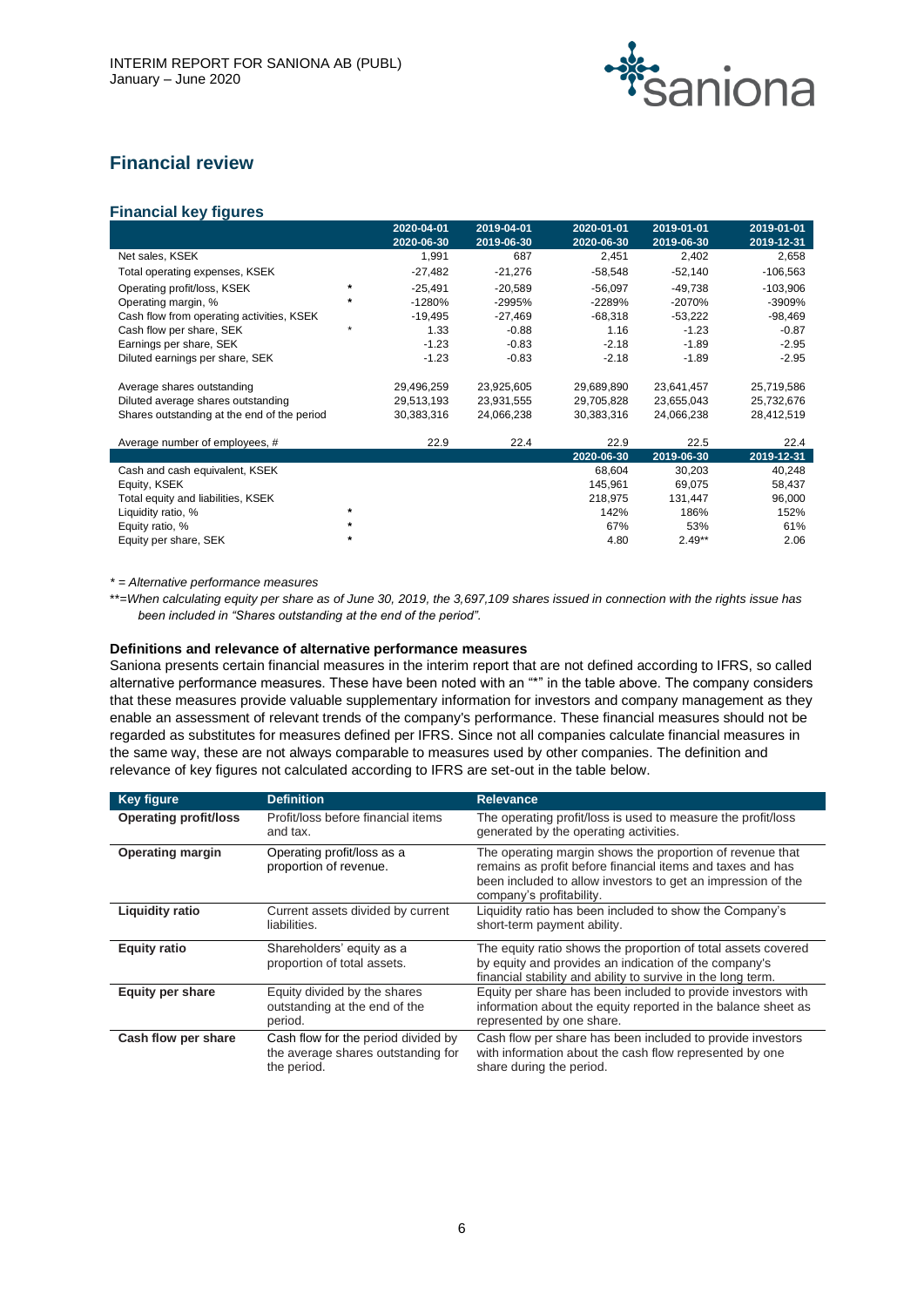

#### **Derivation of alternative performance measurers**

|                                             | 2020-04-01 | 2019-04-01 | 2020-01-01 | 2019-01-01  | 2019-01-01 |
|---------------------------------------------|------------|------------|------------|-------------|------------|
|                                             | 2020-06-30 | 2019-06-30 | 2020-06-30 | 2019-06-30  | 2019-12-31 |
|                                             |            |            |            |             |            |
| Operation profit/loss, KSEK                 | $-25,491$  | $-20,589$  | $-56,097$  | $-49,738$   | $-103,906$ |
| Net sales, KSEK                             | 1,991      | 687        | 2,451      | 2,402       | 2,658      |
| Operating margin, %                         | $-1280%$   | $-2995%$   | $-2289%$   | -2070%      | -3909%     |
|                                             |            |            |            |             |            |
| Cash flow for the period, KSEK              | 39,241     | $-21,172$  | 34,554     | $-29,181$   | $-22,491$  |
| Average shares outstanding                  | 29,496,259 | 23,925,605 | 29,689,890 | 23,641,457  | 25,719,586 |
| Cash flow per share, SEK                    | 1.33       | $-0.88$    | 1.16       | $-1.23$     | $-0.87$    |
|                                             |            |            |            |             |            |
|                                             |            |            | 2020-06-30 | 2019-06-30  | 2019-12-31 |
|                                             |            |            |            |             |            |
| Current assets, KSEK                        |            |            | 86,893     | 110,322     | 53,883     |
| Current liabilities, KSEK                   |            |            | 61,107     | 59,433      | 35,416     |
| Liquidity ratio, %                          |            |            | 142%       | 186%        | 152%       |
|                                             |            |            |            |             |            |
| Equity, KSEK                                |            |            | 145,961    | 69,075      | 58,437     |
| Total equity and liabilities, KSEK          |            |            | 218,975    | 131,447     | 96,000     |
| Equity ratio, %                             |            |            | 67%        | 53%         | 61%        |
|                                             |            |            |            |             |            |
| Equity, KSEK                                |            |            | 145,961    | 69,075      | 58,437     |
| Shares outstanding at the end of the period |            |            | 30,383,316 | 27,763,347* | 24,066,238 |
| Equity per share, SEK                       |            |            | 4.80       | 2.49        | 2.06       |

When calculating equity per share as of June 30, 2019, the 3,697,109 shares issued in connection with the rights issue has been included in "Shares outstanding at the end of the period".

#### **Revenues and result of the operation**

#### **Revenue**

Total revenues during the second quarter of 2020 was SEK 2.0 million (0.7).

Total revenues during the first six months of 2020 was SEK 2.5 million (2.4).

In 2020, revenues comprised research funding under the agreement with Boehringer Ingelheim and Cephagenix. In 2019, revenues comprised research funding under the agreement with Boehringer Ingelheim.

#### **Operating profit/loss**

The operating loss for the second quarter was SEK 25.5 million (20.6). The company recognized operating expenses of SEK 27.3 million (21.3) for the second quarter of 2020. External expenses amounted to SEK 17.7 million (13.3) and personnel costs amounted to SEK 8.7 million (6.6). In the second quarter of 2020, external expenses comprised primarily development costs in relation to Tesomet.

The company recognized an operating loss of SEK 56.1 million (49.7) for the first six months of 2020. The company recognized operating expenses of SEK 58.5 million (52.1) whereof external expenses amounted to SEK 38.8 million (35.6) and personnel costs amounted to SEK 17.8 million (13.7). In 2020 external expenses comprised primarily development costs in relation to Tesomet. In 2019 external expenses comprised primarily development costs in relation to Tesomet followed by preclinical development costs in relation to SAN711 and research and development costs in relation to the IK program.

#### **Cash flow**

Operating cash flow for the second quarter of 2020 was an outflow of SEK 7.7 million (outflow of 27.3). Consolidated cash flow for the second quarter of 2020 was an inflow of SEK 39.2 million (outflow of 21.2).

Operating cash flow for the first 6 months of 2020 was an outflow of SEK 56.1 million (outflow of 52.8). Consolidated cash flow for the first 6 months of 2020 was an inflow of SEK 34.6 million (outflow of 29.2).

In 2020, the operating cash flow for the first six months is explained by the operating loss. The consolidated cash flow in 2020 is further explained by an inflow from finance activities of SEK 71.5 million through the issue of loan notes to Formue Nord totaling SEK 25 million, issue of share to Formue Nord totaling SEK 25 million, exercise of warrants of Series TO 1 of SEK 24 million, and an inflow from investing activities of sale of Scandion shares of SEK 38 million.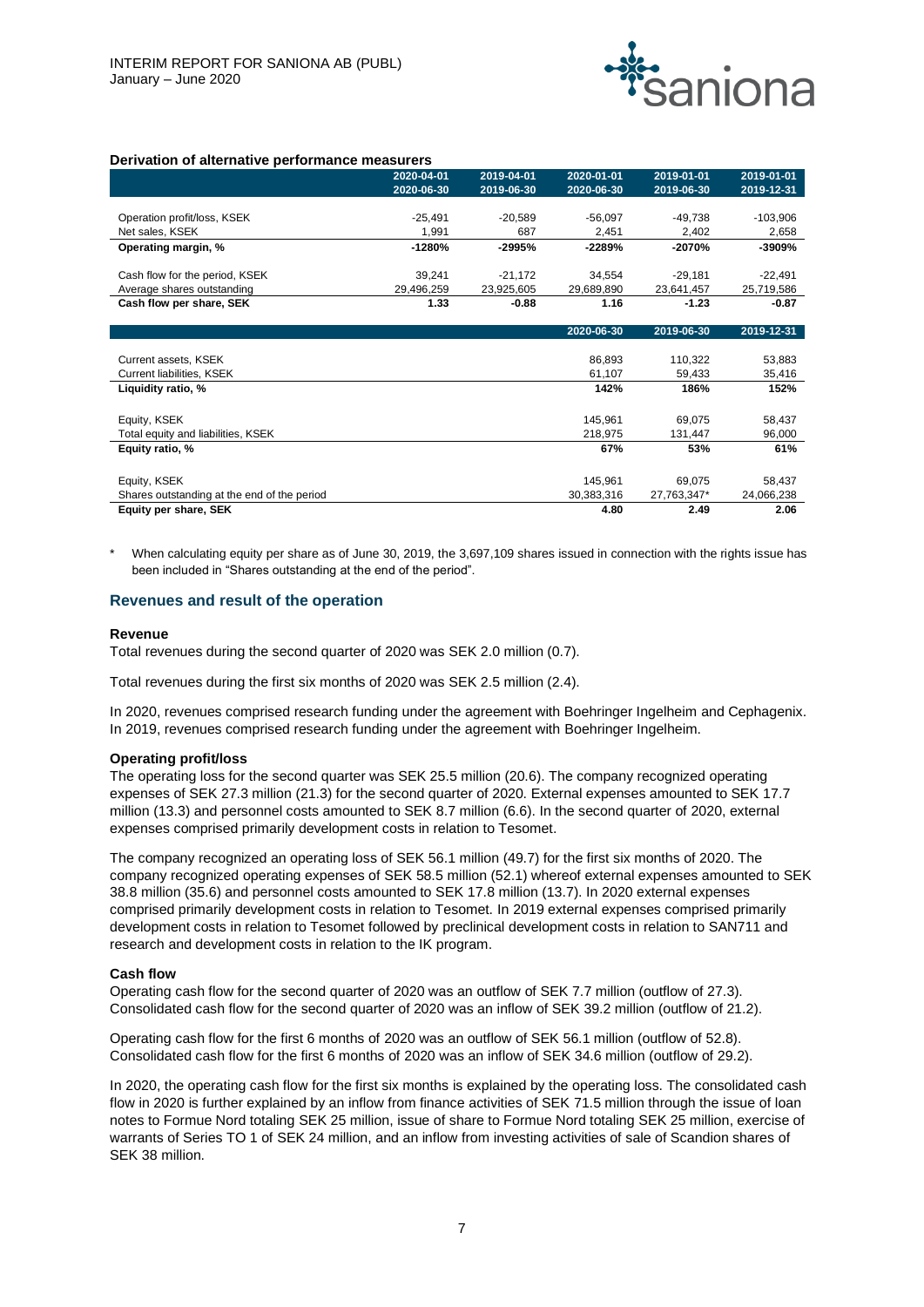

In 2019, the operating cash flow for the first six months is explained by the operating loss. The consolidated cash flow in 2019 is further explained by an inflow from finance activities of SEK 23.2 million through the issue of convertible loan notes to Nice & Green totaling SEK 24 million of which SEK 4.5 million has not been converted at the balance sheet date. The balance of SEK 19.5 million was converted into equity the first six months of 2019 and the net proceeds of SEK 18.7 million is recorded under new share issues after deduction of issuing expenses.

#### **Financial position**

The equity ratio was 67 (53) % as of June 30, 2020, and equity was SEK 146 million (69.1). Cash and cash equivalents amounted to SEK 68.6 million (30.2) as of June 30, 2020. Total assets as of June 30, 2020, were SEK 131.5 million (77.7).

# **The share, share capital and ownership structure**

At June 30, 2020, the number of shares outstanding amounted to 30,383,316 (24,066,238). At June 30, 2020, the company had 6,272 (5,592) shareholders excluding holdings in life insurance and foreign custody account holders.

The company established a warrant program on July 1, 2017, totaling 38,750 warrants, on January 19, 2018 totaling 286,003 warrants, on July 1, 2018, totaling 45,013 warrants, on September 1, 2019, totaling 50,270 warrants and on February 7, 2020, totaling 710,313 warrants.

The extraordinary shareholders' meeting on February 7, 2020, approved the board of director's decision to carry out a directed issue of 465,518 units, consisting of 1,396,554 warrants of the series TO 1, TO 2 and TO 3, to two external investors (Formue Nord Markedsneutral A/S and Formue Nord Fokus A/S), and to carry out a rights issue to shareholders of 1,014,224 units consisting of a total of 3,042,672 warrants of the same series.

Each warrant, regardless of series, carries the entitlement to subscribe for one (1) new share in Saniona at a subscription price corresponding to 70% of the volume-weighted average share price for the Saniona's share during a two-week period ending two trading days prior to the start of each series' exercise period, though not less than SEK 25 and not more than SEK 30 per share.

In May, Saniona announced outcome of warrant exercise TO 1, where Saniona received SEK 24.3 million, before issues costs. The maximum number of shares that may be issued in TO 2 and TO 3 is 2,959,484. The measurement period for TO 2 is August 20, 2020 to September 2, 2020 and for TO 3 the measurement period is March 17 to March 30, 2021. The exercise period for series TO 2 warrants September 7–21, 2020 and for series TO 3 warrants April 6–20, 2021. The warrants will be subject to customary conversion conditions in conjunction with issues.

After the reporting period, in August, Saniona received the gross proceeds of USD 65 million (approximately SEK 567 million) in a directed issue of 30,660,374 shares at a subscription price of USD 2.12 per share (SEK 18.50). The number of shares has therefore increased by 30,660,374 to 61,043,690, and the share capital has increase by SEK 1,533,018.70 to SEK 3,052,184.50 at the time for the publication of this report. For more information about this directed issue, please see the prospectus published August 11<sup>th</sup> that is available at Saniona's webpage.

# **Personnel**

As of June 30, the number of employees was 25 (24) of which 13 (13) are women. Of these employees, 5 (3) are part-time employees and 20 (21) are full-time employees, and a total of 21 (19) work in the company's research and development operations. 11 (11) of Saniona's employees hold PhDs, 3 (2) hold university degrees, 8 (8) have laboratory training and the remaining 3 (3) have other degrees.

# **Operational risks and uncertainties**

All business operations involve risk. Managed risk-taking is necessary to maintain good profitability. Risk may be due to events in the external environment and may affect a certain industry or market. Risk may also be company specific. The main risks and uncertainties which Saniona is exposed to are related to drug development, the company's collaboration agreements, competition, technology development, patent, regulatory requirements, capital requirements and currencies.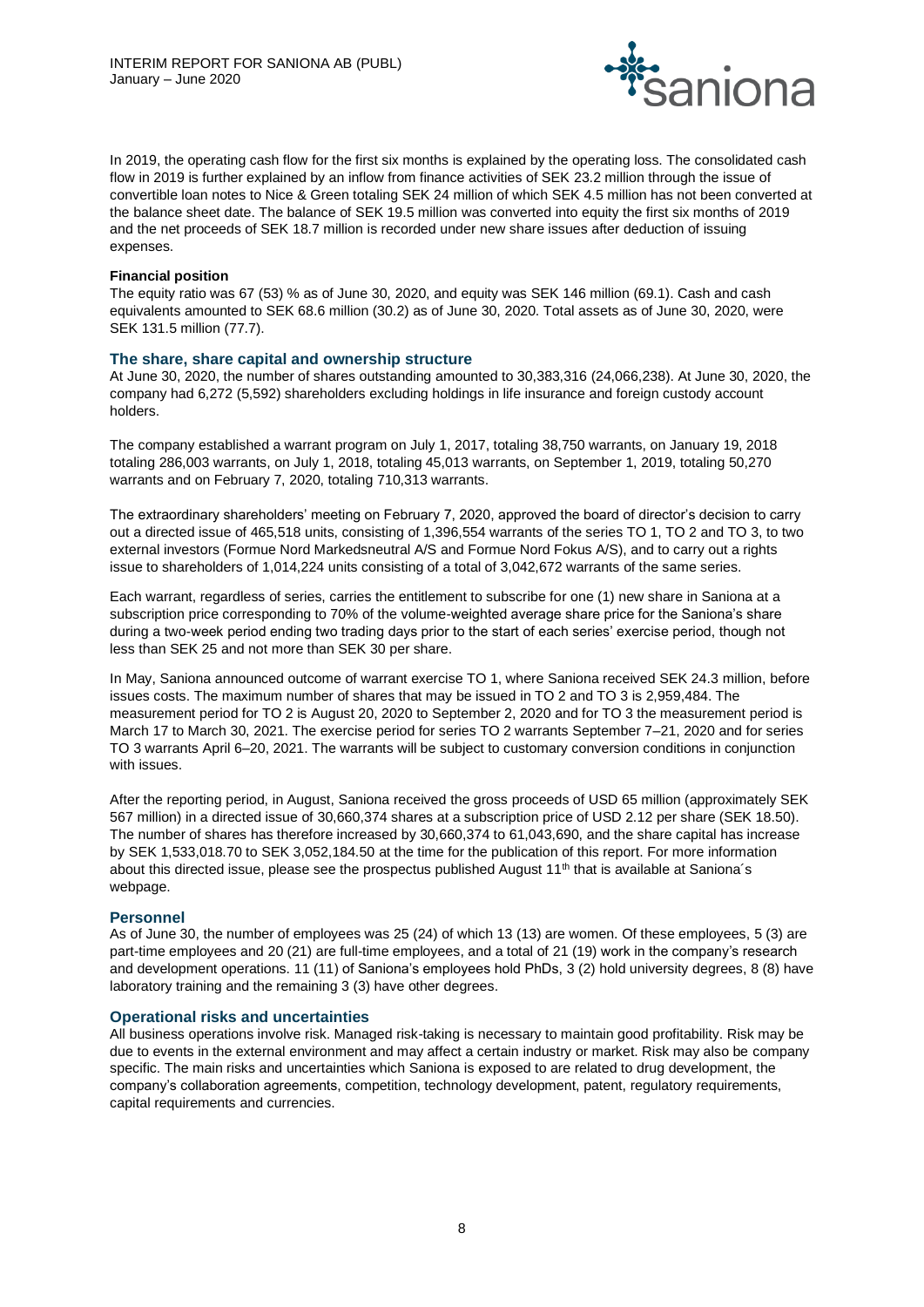

The Group's programs are sold primarily to pharmaceutical companies and spin-outs funded by pharmaceutical companies and venture capital firms. Historically, the Group has not sustained any losses on trade receivables and other receivables. The Group doesn't expect any losses on the current research and development collaboration with Boehringer Ingelheim, that was initiated in March 2020.

Currency risks is the risk that the fair value of future cash flows fluctuate because of changed exchange rates. Exposure to currency risk is primarily sourced from payment flows in foreign currency and from the translation of balance sheet items in foreign currency, as well as upon the translation of foreign subsidiaries' income statements and balance sheets to the Group's reporting currency, which is SEK.

A more detailed description of the Group's risk exposure and risk management is included in Saniona's 2019 Annual Report.

There are no major changes in the Group's risk exposure and risk management in 2020, besides risk related to COVID-19 as described below, and the positively effect on the financial risk after the direct issued raising USD \$65 million.

# **Risk related to COVID-19**

An outbreak of an infectious disease, a pandemic or a similar public health threat, such as the recent outbreak of the novel coronavirus disease known as COVID-19, could adversely impact the company by causing operating, clinical trial and project development delays and disruptions, labour shortages, travel and shipping disruption and shutdowns (including as a result of government regulation and prevention measures). The Company may incur expenses or delays relating to such events outside of its control, which could have a material adverse impact on its business, operating results and the company's ability to raise capital.

To date, Saniona's clinical trials have not been significantly impacted by COVID-19. The hypothalamic obesity phase 2 clinical trial, the last active clinical trial we currently have, was able to conclude and close in March 2020 despite the COVID-19 pandemic.

Medix submitted a new drug application to the Mexican food and drug administration in December 2019 and expects the approval and launch of tesofensine in the Mexican market during 2020. The approval and launch may be delayed into 2021, due to the ongoing COVID-19 pandemic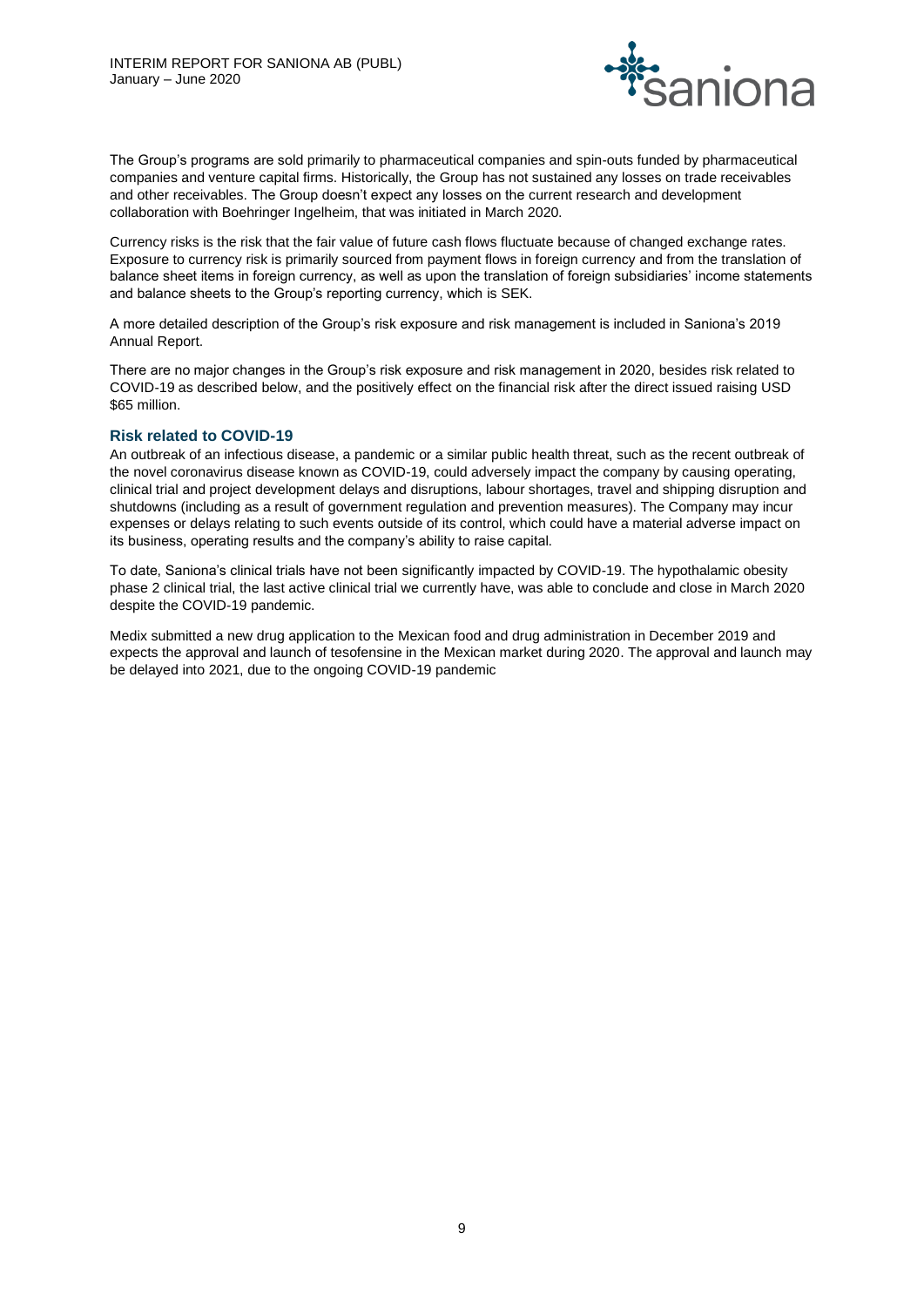

# **Audit review**

This Interim Report has not been subject to review by the company's auditors.

# **Financial calendar**

| Interim Report Q3    | November 26, 2020 |
|----------------------|-------------------|
| Year-End Report 2020 | February 25, 2021 |

The Board of Directors and the CEO of Saniona AB (publ) provide their assurance that the interim report provides a fair and true overview of the Parent Company's and the Group's operations, financial position and results, and describes material risks and uncertainties faced by the parent Company and the companies in the Group.

Ballerup, 27 August 2020 Saniona AB

J. Donald deBethizy - Chairman Rami Levin, CEO

Jørgen Drejer – Board member **Anna Ljung - Board member** Anna Ljung - Board member

Carl Johan Sundberg - Board member Edward Saltzman – Board member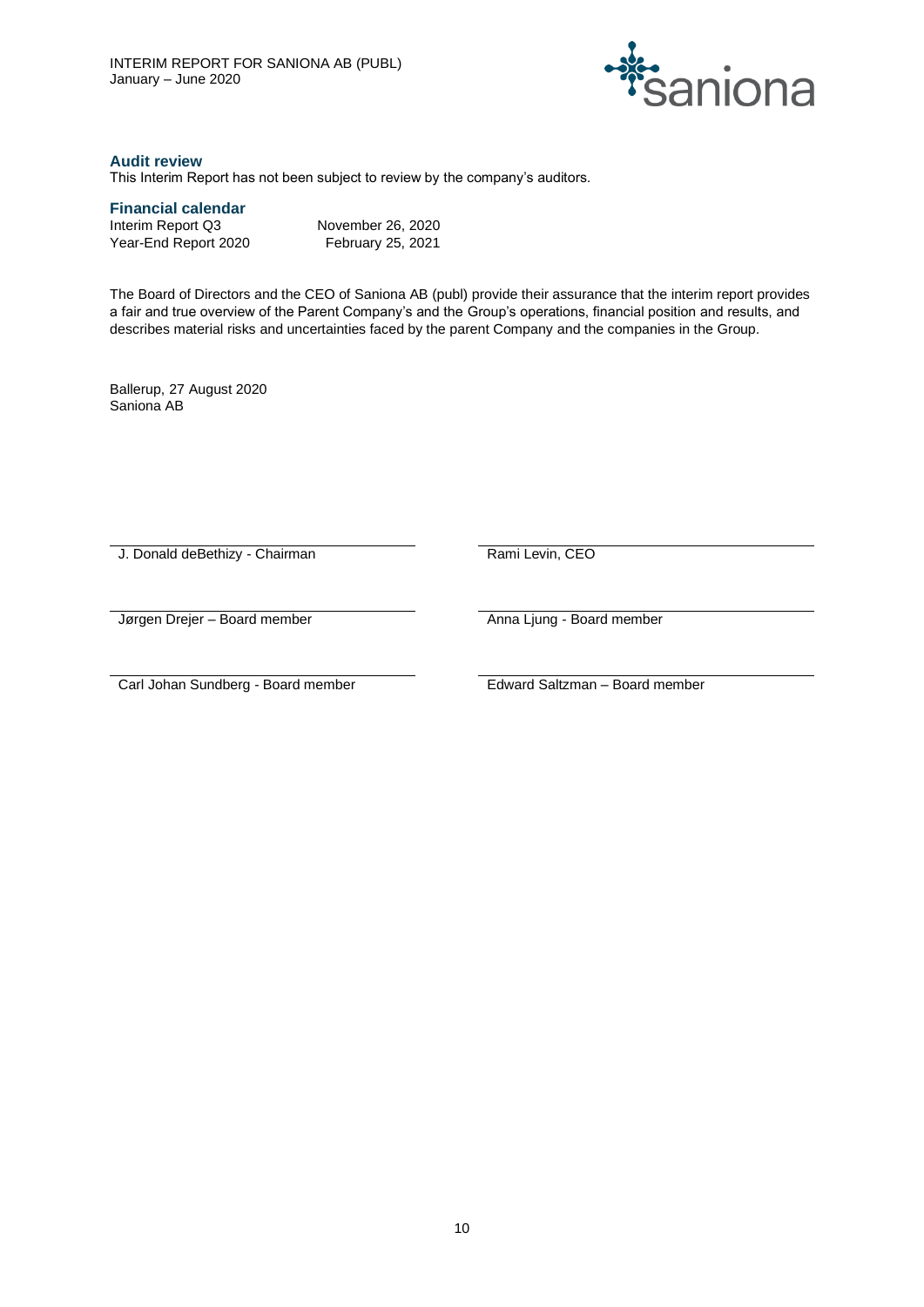

# **Condensed consolidated statement of comprehensive income – Group**

| <b>KSEK</b>                                           |             | 2020-04-01 | 2019-04-01 | 2020-01-01 | 2019-01-01 | 2019-01-01 |
|-------------------------------------------------------|-------------|------------|------------|------------|------------|------------|
|                                                       | <b>Note</b> | 2020-06-30 | 2019-06-30 | 2020-06-30 | 2019-06-30 | 2019-12-31 |
|                                                       | $1 - 2$     |            |            |            |            |            |
| Net sales                                             | 3           | 1,991      | 687        | 2,451      | 2,402      | 2,658      |
| Total operating income                                |             | 1,991      | 687        | 2,451      | 2,402      | 2,658      |
|                                                       |             |            |            |            |            |            |
| Raw materials and consumables                         |             | $-840$     | $-830$     | $-1,559$   | $-1,808$   | $-3,517$   |
| Other external costs                                  |             | $-17,711$  | $-13,307$  | $-38,796$  | $-35,609$  | $-74,984$  |
| Personnel costs                                       | 4           | $-8,728$   | $-6,622$   | $-17,779$  | $-13,696$  | $-25,860$  |
| Depreciation and write-downs                          |             | $-204$     | $-517$     | $-414$     | $-1,027$   | $-2,202$   |
| Total operating expenses                              |             | $-27,482$  | $-21,276$  | $-58,548$  | $-52,140$  | $-106,563$ |
|                                                       |             |            |            |            |            |            |
| <b>Operating profit/loss</b>                          |             | $-25,491$  | $-20,589$  | $-56,097$  | $-49,738$  | $-103,906$ |
|                                                       |             |            |            |            |            |            |
| Share of result of associates                         | 8           |            | $-719$     |            | $-2,179$   | 20,214     |
| Financial income                                      |             | 310        | 8          | 309        |            | 674        |
| <b>Financial expenses</b>                             |             | $-256$     | $-205$     | $-737$     | $-394$     | $-483$     |
| Net gains/losses on financial items                   |             | $-13,469$  |            | $-15,933$  |            |            |
| <b>Total financial items</b>                          |             | $-13,415$  | $-916$     | $-16,361$  | $-2,573$   | 20,404     |
|                                                       |             |            |            |            |            |            |
| Profit/loss after financial items                     |             | $-38,905$  | $-21,505$  | $-72,458$  | $-52,311$  | $-83,501$  |
|                                                       |             |            |            |            |            |            |
| Tax on net profit                                     | 5           | 2,483      | 1,712      | 7,853      | 7,708      | 7,713      |
| Profit/loss for the period                            |             | $-36,422$  | $-19,793$  | $-64,605$  | $-44,603$  | $-75,788$  |
|                                                       |             |            |            |            |            |            |
| Other comprehensive income                            |             |            |            |            |            |            |
| Item that may be reclassified to profit and loss      |             |            |            |            |            |            |
| <b>Translation differences</b>                        |             | 56         | 123        | 1,202      | 477        | $-187$     |
| Item that will not be reclassified to profit and loss |             |            |            |            |            |            |
| Fair value financial assets                           | 8           | 86,276     |            | 107,187    |            | 10,657     |
| Total other comprehensive income net after tax        |             | 86,332     | 123        | 108,389    | 477        | 10,470     |
|                                                       |             |            |            |            |            |            |
| <b>Total comprehensive income</b>                     |             | 49,910     | $-19,670$  | 43,784     | $-44, 125$ | $-65,319$  |
|                                                       |             |            |            |            |            |            |
| Earnings per share, SEK                               |             | $-1.23$    | $-0.83$    | $-2.18$    | $-1.89$    | $-2.95$    |
| Diluted earnings per share, SEK                       |             | $-1.23$    | $-0.83$    | $-2.18$    | $-1.89$    | $-2.95$    |

The recognized loss and total comprehensive income are all attributable to the shareholders of the Parent Company, since there is no non-controlling interest in the subsidiaries of the Group.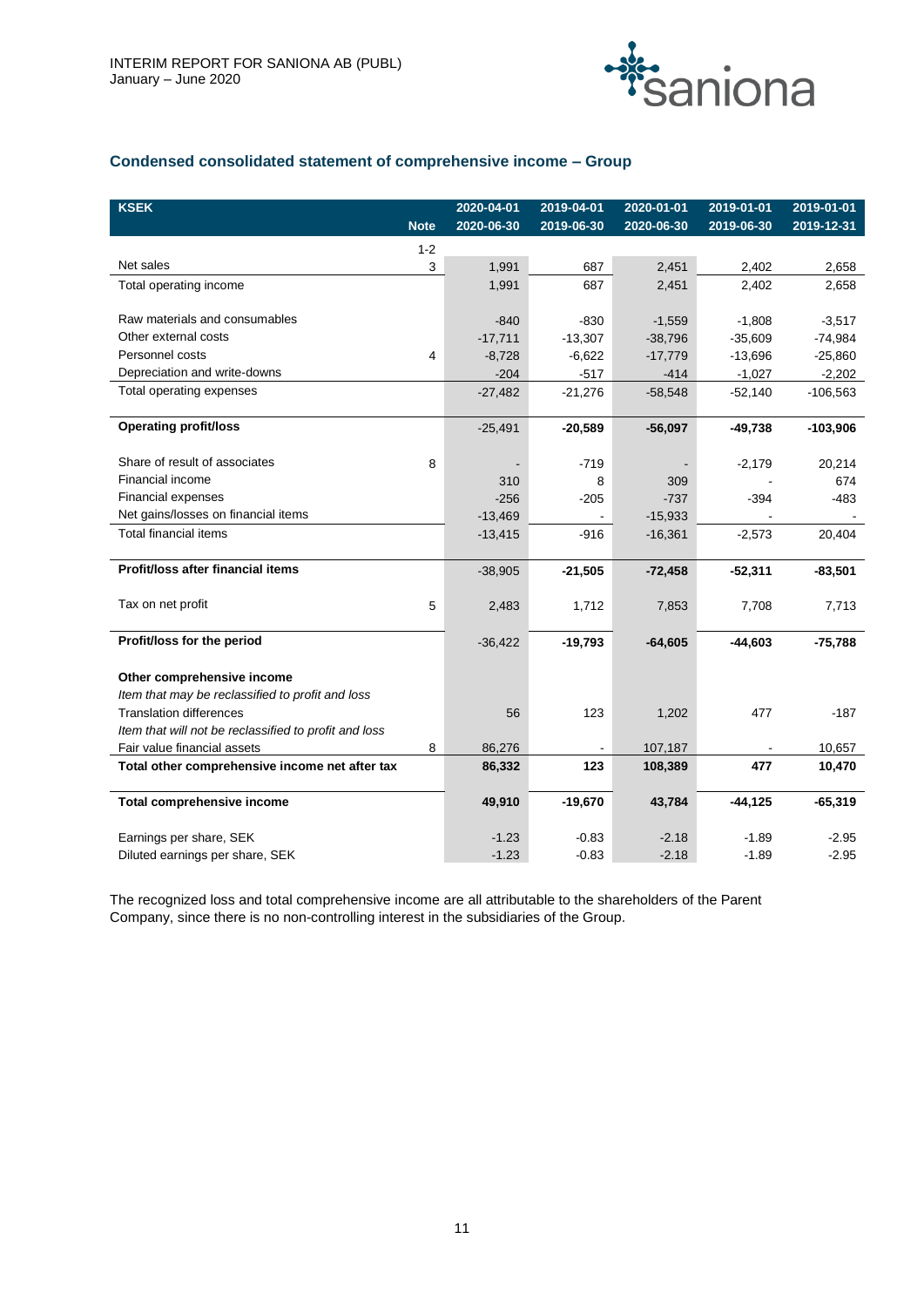

# **Condensed consolidated statement of financial position – Group**

| <b>KSEK</b>                                               | <b>Note</b> | 2020-06-30 | 2019-06-30 | 2019-12-31 |
|-----------------------------------------------------------|-------------|------------|------------|------------|
|                                                           | $1 - 2$     |            |            |            |
| <b>ASSETS</b>                                             |             |            |            |            |
|                                                           |             |            |            |            |
| Fixtures, fittings, tools and equipment                   |             | 15,425     | 5,818      | 3,415      |
| Tangible assets                                           |             | 15,425     | 5,818      | 3,415      |
|                                                           |             |            |            |            |
| Non-current tax assets                                    | 5           | 7,735      | 7,780      |            |
| Other financial assets                                    | 8, 12       | 106,441    |            | 37,376     |
| Investments in associated companies                       | 8           |            | 4,326      |            |
| Other long-term receivables<br><b>Financial assets</b>    | 9           | 2,414      | 3,138      | 1,260      |
|                                                           |             | 116,589    | 15,244     | 38,635     |
| Deferred tax                                              |             |            |            |            |
|                                                           |             | 68         | 63         | 67         |
| <b>Non-current assets</b>                                 |             | 132,082    | 21,125     | 42,117     |
|                                                           |             |            |            |            |
| Trade receivables                                         |             | 2,894      | 684        |            |
| Current tax assets                                        | 5           | 7,735      | 7,780      | 7,682      |
| Other receivables                                         |             | 4,753      | 57,006     | 4,430      |
| Prepayments and accrued income                            |             | 2,907      | 14,649     | 1,523      |
| <b>Current receivables</b>                                |             | 18,288     | 80,119     | 13,636     |
|                                                           |             |            |            |            |
| Cash and cash equivalent                                  |             | 68,604     | 30,203     | 40,248     |
|                                                           |             |            |            |            |
| <b>Current assets</b>                                     |             | 86,893     | 110,322    | 53,883     |
|                                                           |             |            |            |            |
| <b>Total assets</b>                                       |             | 218,975    | 131,447    | 96,000     |
|                                                           |             |            |            |            |
| <b>EQUITY AND LIABILITIES</b>                             |             |            |            |            |
|                                                           | 10          |            |            |            |
| Share capital                                             | 10          | 1,519      | 1,203      | 1,421      |
| Additional paid in capital<br>Reserves                    |             | 283,598    | 229,509    | 239,592    |
| Retained earnings including profit or loss for the period |             | 88,205     | $-299$     | 9,693      |
| <b>Equity</b>                                             |             | $-227,361$ | $-161,338$ | $-192,268$ |
|                                                           |             | 145,961    | 69,075     | 58,437     |
| Lease liabilities                                         | 13          | 10,053     | 2,939      | 1,420      |
| Other payables                                            |             | 1,854      |            | 727        |
| Non-current liabilities                                   |             | 11,907     | 2,939      | 2,147      |
|                                                           |             |            |            |            |
| Trade payables                                            |             | 6,214      | 5,213      | 29,248     |
| Convertible Ioan                                          | 10          |            | 10,500     |            |
| Loan                                                      | 11          | 25,000     |            |            |
| Other payables                                            |             | 1,545      | 12,125     | 745        |
| TO 2 & TO 3 warrants                                      | 12          | 18,290     |            |            |
| Accrued expenses and deferred income                      | 13          | 10,058     | 31,595     | 5,423      |
| <b>Current liabilities</b>                                |             | 61,107     | 59,433     | 35,416     |
|                                                           |             |            |            |            |
| <b>Total liabilities</b>                                  |             | 73,014     | 62,372     | 37,563     |
|                                                           |             |            |            |            |
| <b>Total equity and liabilities</b>                       |             | 218,975    | 131,447    | 96,000     |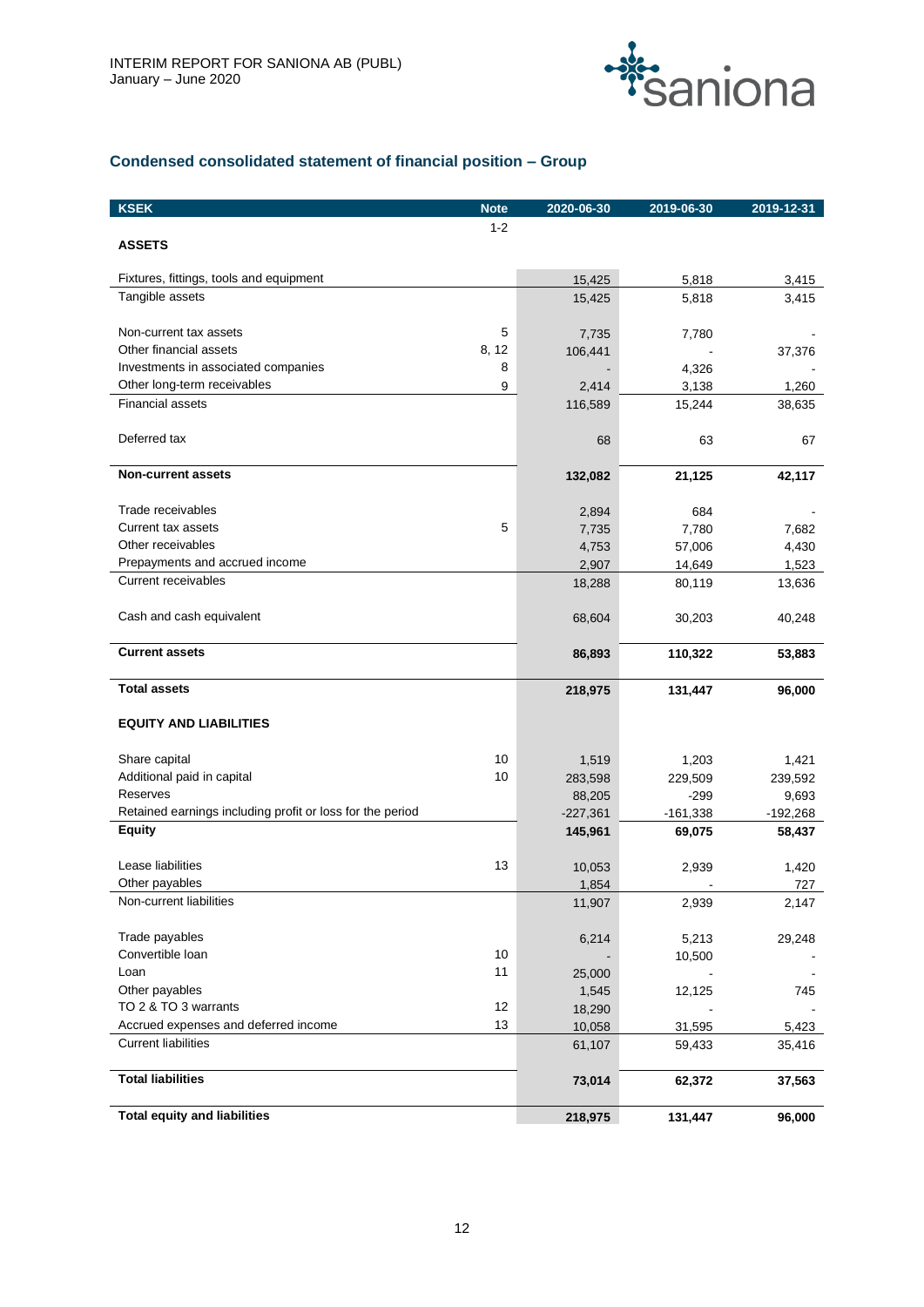

# **Condensed consolidated statement of changes in equity – Group**

|                                                                  | <b>Share capital</b> | <b>Share</b><br>premium | <b>Translation</b><br>reserves | <b>Fair value</b><br>reserve | <b>Retained</b><br>earnings | Shareholders'<br>equity |
|------------------------------------------------------------------|----------------------|-------------------------|--------------------------------|------------------------------|-----------------------------|-------------------------|
|                                                                  |                      |                         |                                |                              |                             |                         |
| <b>January 1, 2019</b>                                           | 1,166                | 157,118                 | $-777$                         | 0                            | $-118,051$                  | 39,457                  |
| <b>Comprehensive income</b>                                      |                      |                         |                                |                              |                             |                         |
| Profit/loss for the year                                         |                      |                         |                                |                              | $-44,603$                   | $-44,603$               |
| Other comprehensive income:                                      |                      |                         |                                |                              |                             | $\Omega$                |
| <b>Translation differences</b>                                   |                      |                         | 477                            |                              |                             | 477                     |
| <b>Total comprehensive income</b>                                | 0                    | 0                       | 477                            | 0                            | $-44,603$                   | $-44, 125$              |
| <b>Transactions with owners</b>                                  |                      |                         |                                |                              |                             |                         |
| Shares issued for cash                                           | 37                   | 86,011*                 |                                |                              |                             | 86.048                  |
| Expenses related to capital increase<br>Share-based compensation |                      | $-13,621$               |                                |                              |                             | $-13,621$               |
| expenses                                                         |                      |                         |                                |                              | 1,316                       | 1,316                   |
| <b>Total transactions with owners</b>                            | 37                   | 72,390                  | 0                              | 0                            | 1,316                       | 73,743                  |
| June 30, 2019                                                    | 1,203                | 229,509                 | $-299$                         | 0                            | $-161,338$                  | 69,075                  |
| <b>January 1, 2020</b>                                           | 1,421                | 239,592                 | $-964$                         | 10,657                       | $-192,268$                  | 58,437                  |
| <b>Comprehensive income</b>                                      |                      |                         |                                |                              |                             |                         |
| Profit/loss for the year                                         |                      |                         |                                |                              | $-64,605$                   | $-64,605$               |
| Other comprehensive income:                                      |                      |                         |                                |                              |                             |                         |
| Fair value reserve                                               |                      |                         |                                | 105,493                      |                             | 105,493                 |
| <b>Translation differences</b>                                   |                      |                         | 1,202                          |                              |                             | 1,202                   |
| Total comprehensive income                                       | $\mathbf{0}$         | $\bf{0}$                | 1,202                          | 105,493                      | $-64,605$                   | 42,090                  |
| <b>Transactions with owners</b>                                  |                      |                         |                                |                              |                             |                         |
| Shares issued for cash                                           | 99                   | 49,171                  |                                |                              |                             | 49,270                  |
| Expenses related to capital increase<br>Share-based compensation |                      | $-5,165$                |                                |                              |                             | $-5,165$                |
| expenses                                                         |                      |                         |                                |                              | 1,329                       | 1,329                   |
| <b>Total transactions with owners</b>                            | 99                   | 44,006                  | $\bf{0}$                       | $\bf{0}$                     | 1,329                       | 45,434                  |
| June 30, 2020                                                    | 1,519                | 283,598                 | 238                            | 116.150                      | $-255,545$                  | 145.961                 |

*\* Include share capital of 185 KSEK, which is recorded in July 2019 upon registration of shares in the rights issue.*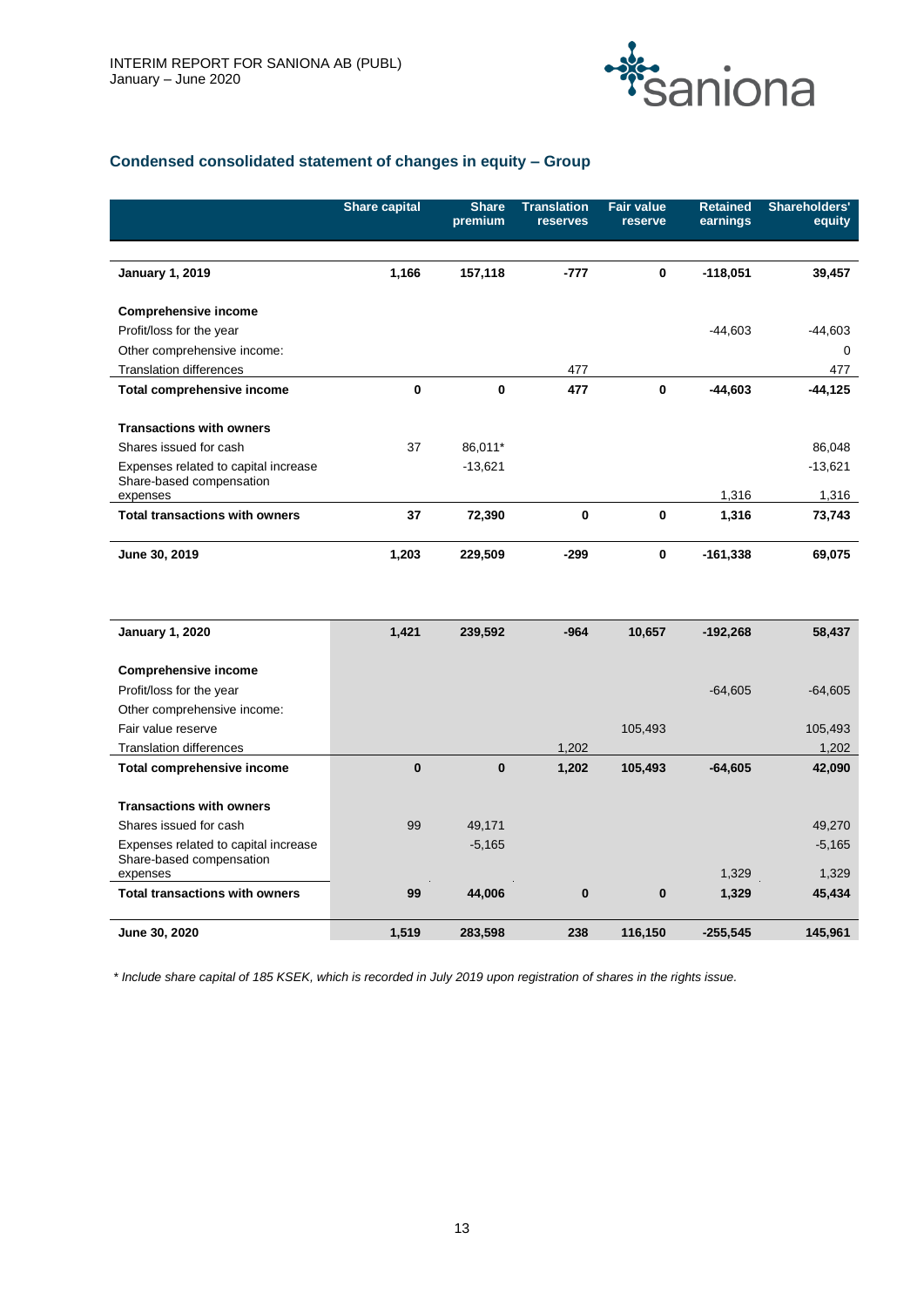

# **Condensed consolidated statement of cash flows – Group**

| <b>KSEK</b>                                                   |             | 2020-04-01 | 2019-04-01 | 2020-01-01 | 2019-01-01 | 2019-01-01 |
|---------------------------------------------------------------|-------------|------------|------------|------------|------------|------------|
|                                                               | <b>Note</b> | 2020-06-30 | 2019-06-30 | 2020-06-30 | 2019-06-30 | 2019-12-31 |
|                                                               |             |            |            |            |            |            |
| Profit/loss before tax                                        |             | $-38,905$  | $-21,505$  | $-72,458$  | $-52,311$  | $-83,501$  |
| Adjustments for non-cash transactions                         |             | 23,047     | $-1,900$   | 27,825     | 1,021      | $-15,941$  |
| Changes in working capital                                    |             | 8,205      | $-3,868$   | $-11,439$  | $-1,538$   | 783        |
| Cash flow from operating activities<br>before financial items |             | $-7,654$   | $-27,273$  | $-56,072$  | $-52,828$  | $-98,660$  |
|                                                               |             |            |            |            |            |            |
| Interest income received                                      |             | 310        | 8          | 309        |            | 674        |
| Interest expenses paid                                        |             | $-13,725$  | $-205$     | $-16,670$  | $-394$     | $-483$     |
| Tax paid                                                      |             |            |            |            |            |            |
| Cash flow from operating activities                           |             | $-21,068$  | $-27.469$  | $-72,433$  | $-53,222$  | $-98,469$  |
|                                                               |             |            |            |            |            |            |
| <b>Investing activities</b>                                   |             |            |            |            |            |            |
| Investment in tangible assets                                 |             | $-35$      | 5          | $-1,507$   | $-3$       | $-3,488$   |
| Sale of financial assets                                      |             | 38,243     |            | 38,243     |            |            |
| Investment in other financial assets                          |             | $-1,682$   | 440        | $-1,211$   | 861        | 2,739      |
| Cash flow from investing activities                           |             | 36,526     | 445        | 35,524     | 857        | $-749$     |
|                                                               |             |            |            |            |            |            |
| <b>Financing activities</b>                                   |             |            |            |            |            |            |
| Convertible Ioan                                              | 10          |            | 2,500      |            | 4,500      | $-6,000$   |
| Loan                                                          | 11          |            |            | 25,000     |            |            |
| New share issue                                               | 10, 11      | 23,784     | 3,353      | 46,462     | 18,684     | 82,728     |
| Cash flow from financing activities                           |             | 23,784     | 5,853      | 71,462     | 23,184     | 76,728     |
| Cash flow for the period                                      |             | 39,242     | $-21,172$  | 34,553     | $-29,181$  | $-22,491$  |
| Cash and cash equivalents at                                  |             |            |            |            |            |            |
| beginning of period                                           |             | 37,354     | 46.881     | 40,248     | 54,678     | 54,678     |
| Exchange rate adjustments                                     |             | $-7,992$   | 4,493      | $-6,197$   | 4,706      | 8,061      |
| Cash and cash equivalents at end of<br>period                 |             | 68,604     | 30,203     | 68,604     | 30,203     | 40,248     |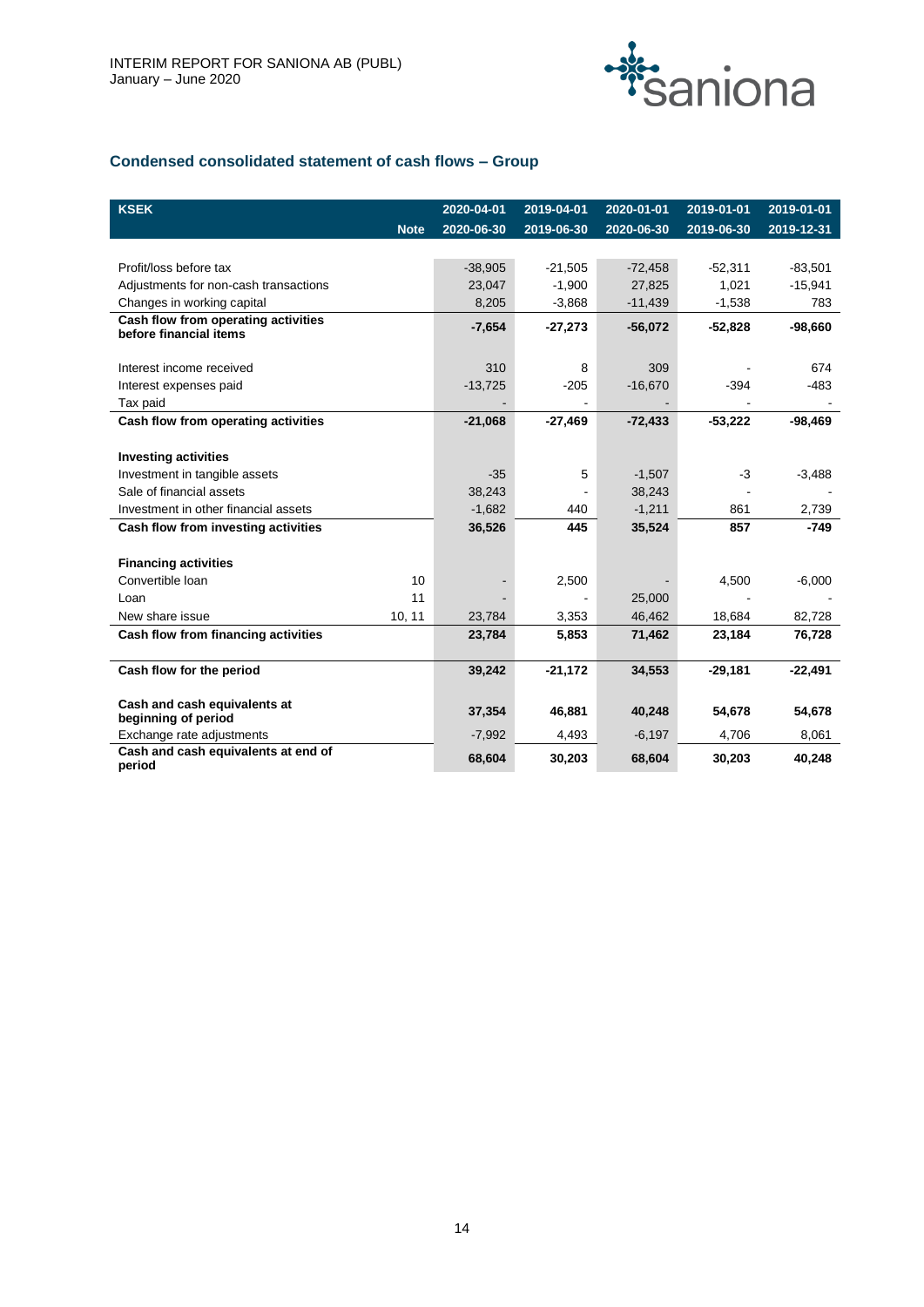

# **Statement of income – Parent Company**

| <b>KSEK</b>                         |             | 2020-04-01 | 2019-04-01 | 2020-01-01 | 2019-01-01 | 2019-01-01 |
|-------------------------------------|-------------|------------|------------|------------|------------|------------|
|                                     | <b>Note</b> | 2020-06-30 | 2019-06-30 | 2020-06-30 | 2019-06-30 | 2019-12-31 |
|                                     | $1 - 2$     |            |            |            |            |            |
| Other operating income              |             |            | 338        |            | 677        | 1,354      |
| Total operating income              |             | $\Omega$   | 338        | $\Omega$   | 677        | 1,354      |
|                                     |             |            |            |            |            |            |
| Raw materials and consumables       |             | $-7$       | $-2$       | $-15$      | $-5$       | $-13$      |
| Other external costs                |             | $-2,511$   | $-1,639$   | $-4,214$   | $-3,455$   | $-6,416$   |
| Personnel costs                     |             | $-2,375$   | $-990$     | $-3,055$   | $-1,888$   | $-4,046$   |
| Total operating expenses            |             | $-4,894$   | $-2,632$   | $-7,283$   | $-5,348$   | $-10,475$  |
|                                     |             |            |            |            |            |            |
| <b>Operating profit/loss</b>        |             | $-4,894$   | $-2,294$   | $-7,283$   | $-4,671$   | $-9,121$   |
|                                     |             |            |            |            |            |            |
| Share of result of associates       | 8           |            | $-719$     |            | $-2,179$   | $-1,092$   |
| Financial income                    | 8           | 37,268     | 2,030      | 37,361     | 4.006      | 8,657      |
| Financial expenses                  |             | $-164$     | $-101$     | $-246$     | $-136$     | $-269$     |
| Net gains/losses on financial items |             | $-13,469$  | ۰          | $-15,933$  |            |            |
| Total financial items               |             | 23,635     | 1,210      | 21,182     | 1,691      | 7,295      |
|                                     |             |            |            |            |            |            |
| Profit/loss after financial items   |             | 18,741     | $-1,084$   | 13,899     | $-2,980$   | $-1,826$   |
|                                     |             |            |            |            |            |            |
| Tax on net profit                   |             |            |            |            |            |            |
|                                     |             |            |            |            |            |            |
| <b>Profit/loss</b>                  |             | 18,741     | $-1,084$   | 13,899     | $-2.980$   | $-1,826$   |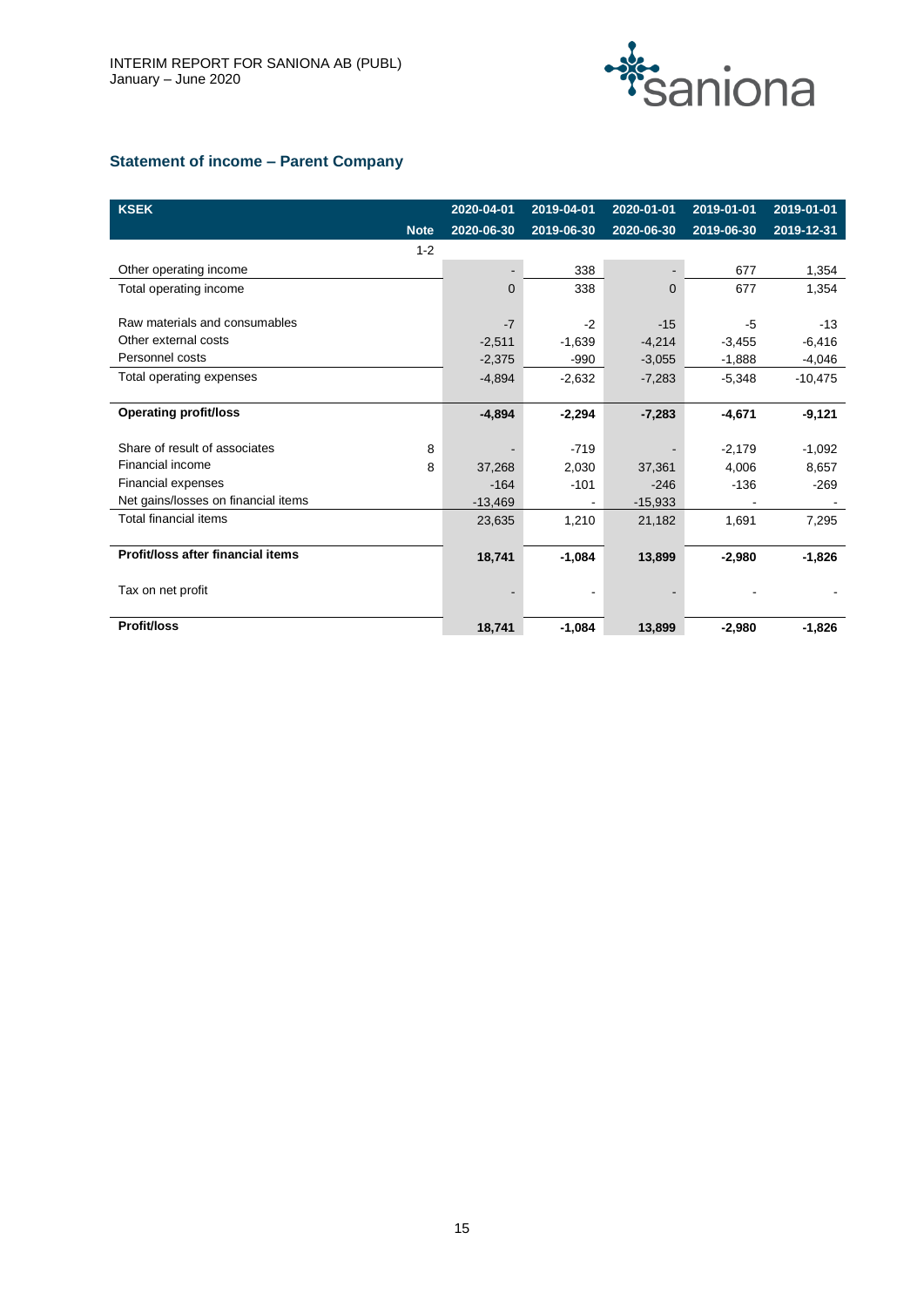

# **Balance Sheet – Parent Company**

| <b>KSEK</b>                                   | <b>Note</b> | 2020-06-30 | 2019-06-30 | 2019-12-31 |
|-----------------------------------------------|-------------|------------|------------|------------|
|                                               | $1 - 2$     |            |            |            |
| <b>ASSETS</b>                                 |             |            |            |            |
|                                               |             |            |            |            |
| Subscribed capital unpaid                     | 11          |            | 53,744     |            |
| Investment in subsidiaries                    |             | 204,100    | 11,832     | 204,100    |
| Other financial assets                        | 8           | 3,719      |            | 5,413      |
| Investments in associated companies           | 8           |            | 4,326      |            |
| <b>Financial assets</b>                       |             | 207,818    | 69,902     | 209,512    |
| <b>Non-current assets</b>                     |             | 207,818    | 69,902     | 209,512    |
| Receivables from group companies              |             | 74,614     | 123,410    |            |
| Other receivables                             |             | 506        | 518        | 286        |
| Prepayments and accrued income                |             | 1,465      | 13,910     | 763        |
| <b>Current receivables</b>                    |             | 76,585     | 137,837    | 1,049      |
| Cash and cash equivalent                      |             | 38,113     | 23,147     | 9,899      |
| <b>Current assets</b>                         |             | 114,698    | 160,984    | 10,948     |
| <b>Total assets</b>                           |             | 322,516    | 230,886    | 220,460    |
| <b>EQUITY AND LIABILITIES</b>                 |             |            |            |            |
| Restricted equity                             |             |            |            |            |
| Share capital                                 | 10          | 1,519      | 1,203      | 1,421      |
| Share capital to be paid in (new share issue) | 11          |            | 185        |            |
| Unrestricted equity                           |             |            |            |            |
| Share premium reserve                         | 10, 11      | 282,087    | 227,812    | 238,080    |
| Retained earnings                             |             | $-19,786$  | $-17,960$  | $-17,960$  |
| Profit/loss for the period                    |             | 13,899     | $-2,980$   | $-1,826$   |
| <b>Equity</b>                                 |             | 277,719    | 208,261    | 219,715    |
| Convertible Ioan                              | 10          |            | 10,500     |            |
| Loan                                          | 11          | 25,000     |            |            |
| Other payables                                |             | 1,507      | 12,125     | 745        |
| TO 2 & TO3 warrants                           | 12          | 18,290     |            |            |
| <b>Current liabilities</b>                    |             | 44,797     | 22,625     | 745        |
| <b>Total liabilities</b>                      |             | 44,797     | 22,625     | 745        |
| <b>Total equity and liabilities</b>           |             | 322,516    | 230,886    | 220.460    |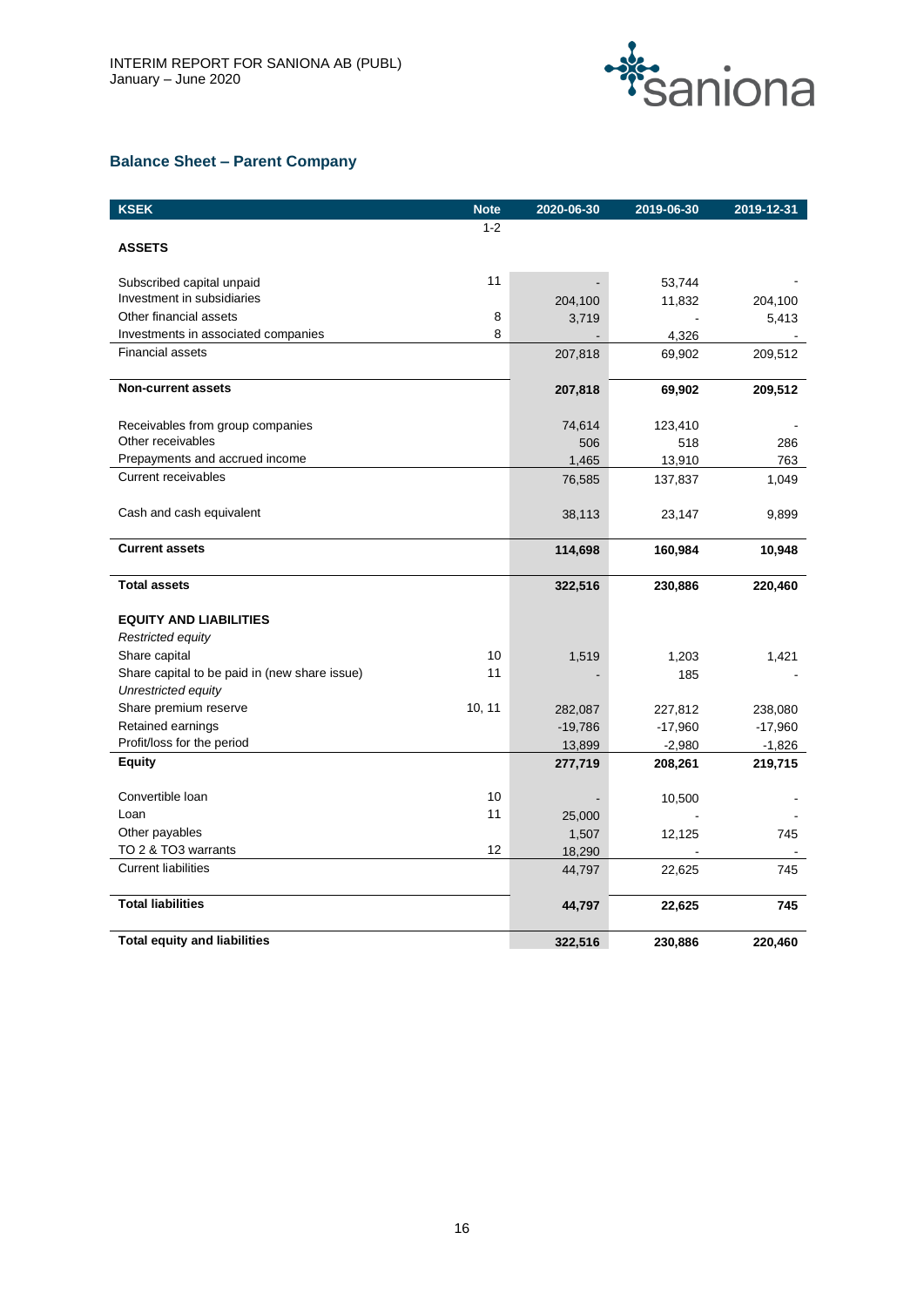

# **Notes**

# **Note 1 General Information**

Saniona AB (publ), Corporate Registration Number 556962-5345, the Parent Company and its subsidiaries, collectively the Group, is a publicly listed research and development company focused on drugs for diseases of the central nervous system, autoimmune diseases, metabolic diseases and treatment of pain. The Parent Company is a limited liability company registered in the municipality of Malmö in the county of Skåne, Sweden. The address of the head office is Smedeland 26B, DK-2600 Glostrup, Denmark. Saniona is listed at Nasdaq Stockholm Small Cap. The Parent Company's share is traded under the ticker SANION and the ISIN code SE0005794617.

# **Note 2 Significant accounting policies**

The interim report has been prepared in accordance with IAS 34 Interim reporting. The Group applies the International Financial Reporting Standards (IFRS) and interpretations of IFRS IC as adopted by the EU, the Annual Accounts Act and the Financial Reporting Board's recommendation RFR 1, Supplementary Accounting Rules for Groups.

The condensed consolidated financial statements have been prepared under the historical cost convention, except in the case of certain financial assets and liabilities, which are measured at fair value. The condensed consolidated financial statements are presented in Swedish kronor (SEK) which is also the functional currency of the Parent Company.

The applied accounting principles are in accordance with those described in the Annual Report for 2019. More detailed information about the Group's and the Parent Company's accounting and valuation principles can be found in the Annual Report for 2019, which is available o[n www.saniona.com.](http://www.saniona.com/)

Disclosures in accordance with IAS 34 Interim Financial Reporting are presented either in the notes or elsewhere in the interim report.

# **Effects of new accounting policies**

International Accounting Standards Board (IASB) has adopted a number of standards and amendments that will come into effect 2020 and these have not had any effect on the group. Standards which will come into effect in 2021 or later have not been early adopted.

# **Note 3 Segment reporting**

The Group is managed as a single business unit. The basis for identifying reportable segments is the internal reporting as reported to and followed up by the highest executive decision maker. The Group has identified the highest executive decision maker as the CEO. The internal management and reporting structure comprises only one business unit, and the Group therefore has only one operating segment, for which reason no segment information is provided.

# **Note 4 Share based payments**

Share-based compensation expenses for the Q2 2020 totaled SEK 226 (235) thousand and the first six months of 2020 totaled SEK 1,329 thousand (1,316). The Group accounts for share-based compensation by recognizing compensation expenses related to share-based instruments granted to the board, management, employees and consultants in the income statement. Such compensation expenses represent the fair market values of warrants granted and do not represent actual cash expenditures.

|                               | <b>Options</b><br>allotted<br>in 2017 | <b>Options</b><br>allotted<br>in 2018 | <b>Options</b><br>allotted<br>in 2019 | <b>Options</b><br>allotted<br>in 2020 | <b>Total</b> |
|-------------------------------|---------------------------------------|---------------------------------------|---------------------------------------|---------------------------------------|--------------|
| <b>Share-based payment</b>    |                                       |                                       |                                       |                                       |              |
| Outstanding at 1 January 2020 | 38.292                                | 329.308                               | 50.270                                | $\blacksquare$                        | 417.870      |
| Granted during the period     | $\blacksquare$                        | $\overline{\phantom{a}}$              | $\sim$                                | 710.313                               | 710.313      |
| Forfeited during the period   | -                                     | $\overline{\phantom{a}}$              | $\sim$                                | $\blacksquare$                        |              |
| Outstanding at 30 June 2020   | 38.292                                | 329.308                               | 50.270                                | 710.313                               | 1,128,183    |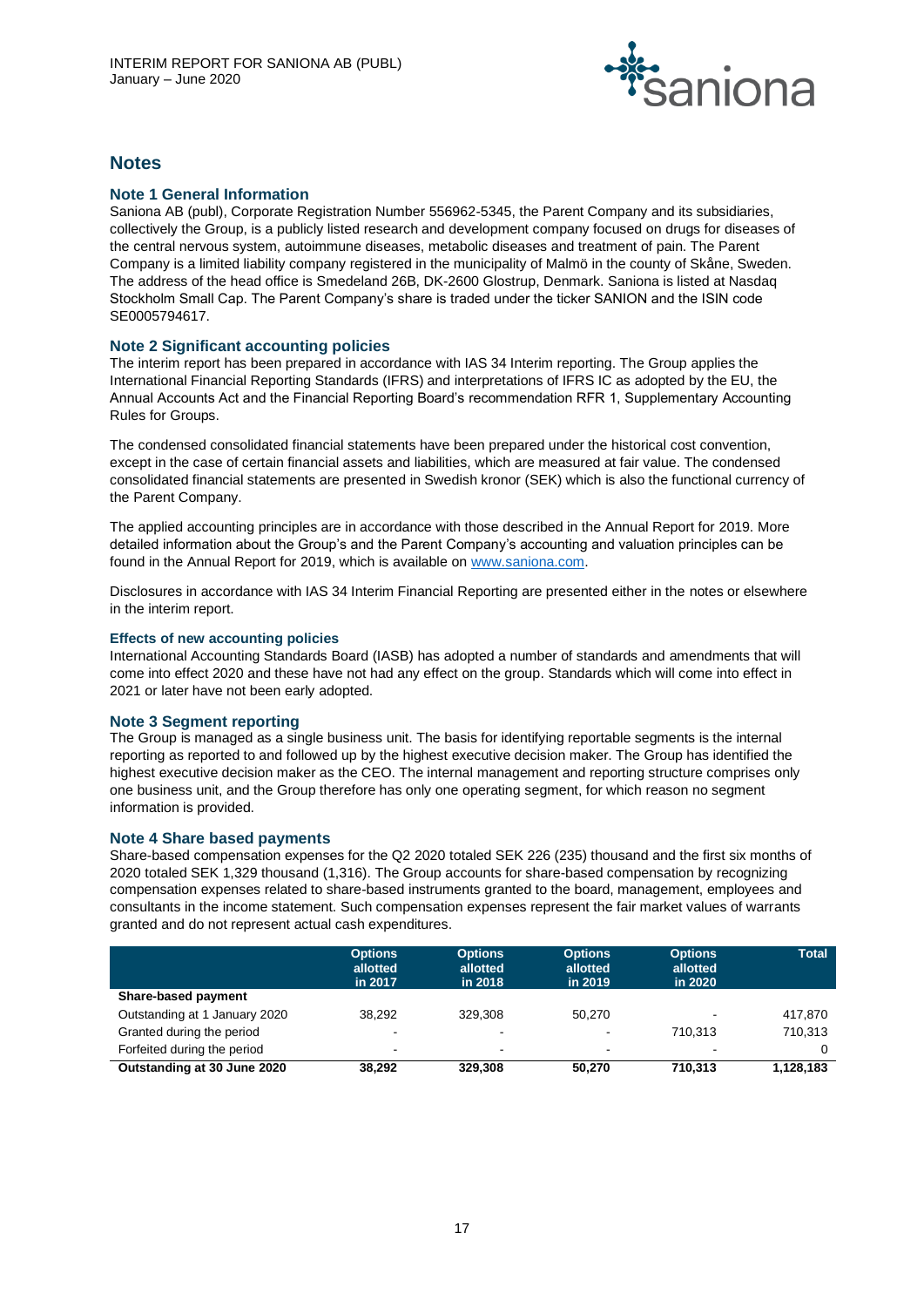

| Incentive program<br>after rights issues**       | 2017   | 2018:1  | 2018:2   | 2018:3 | 2019:1                   | 2019:2         | 2020:1                   | <b>Total</b> |
|--------------------------------------------------|--------|---------|----------|--------|--------------------------|----------------|--------------------------|--------------|
| Allotted options                                 | 38.750 | 286.003 | 34.500   | 10.513 | 34.500                   | 15.770         | 710.313                  | 1,130,349    |
| Forfeited                                        | -458   | ۰.      | $-1,708$ |        | $\overline{\phantom{0}}$ | $\blacksquare$ | $\overline{\phantom{a}}$ | $-2.166$     |
| Outstanding                                      | 38.292 | 286.003 | 32.792   | 10.513 | 34.500                   | 15.770         | 710.313                  | 1,128,183    |
| Subscriptions price after<br>rights issues (SEK) | 40.63  | 33.20   | 29.71    | 29.71  | 17.83                    | 17.83          | 29.36                    |              |
| Equal to no of shares                            | 40.228 | 300.474 | 34.450   | 11.044 | 34.845                   | 15.927         | 717.416                  | 1.154.384    |

*\*\* The subscription price for the options and the number of shares that each option entitles to subscription of have been recalculated as a result of rights issues carried out after the implementation of each respective program.*

If all issued warrants are exercised for subscription of new shares, the Parent Company's will issue a total of 1,154,384 new shares corresponding to a dilution of approximately 3.80%. The data below has been used for the calculation.

| Incentive program                                        | 2017       | 2018:1     | 2018:2     | 2018:3     | 2019:1     | 2019:2     | 2020:1     |
|----------------------------------------------------------|------------|------------|------------|------------|------------|------------|------------|
| Allotted options                                         | 38,750     | 286.003    | 34.500     | 10.513     | 34.500     | 15.770     | 710.313    |
| Fair value per option (SEK)                              | 29.48      | 12.67      | 18.89      | 18.89      | 7.55       | 6.69       | 12.94      |
| Share price for underlying<br>shares (SEK)               | 45.50      | 26.95      | 33.85      | 33.85      | 17.76      | 17.76      | 28.85      |
| Subscription price (SEK)                                 | 41.13      | 33.60      | 30.08      | 30.08      | 17.86      | 17.86      | 29.42      |
| Vesting period                                           | 4 years    | 3 years    | 4 years    | 3 years    | 4 years    | 3 years    | 4 years    |
| Estimated life of the option                             | 5.50 years | 6.25 years | 5.5 years  | 4 years    | 5.5 years  | 4 years    | 5 years    |
| Risk-free interest rate<br>during the life of the option | $-0.0584%$ | 0.2389%    | $-0.0713%$ | $-0.0356%$ | $-0.6929%$ | $-0.6995%$ | $-0.1963%$ |
| Assumed volatility*                                      | 76.75%     | 57.41%     | 63.58%     | 63.58%     | 51.03%     | 51.03%     | 52.14%     |
| Expected dividends                                       | 0          | 0          | $\Omega$   | 0          | $\Omega$   | 0          | $\Omega$   |

*\* In 2017, the volatility equals the historical volatility for the longest period where trading activity is available (for the period since listing at the Spotlight Stock Market on April 22, 2014 to date of grant). In 2018, 2019 and 2020, the volatility equals a twelvemonth period.*

A detailed description of the warrant program in 2017, 2018:1, 2018:2, 2018:3, 2019:1 and 2019:2 can be found in the annual report 2019.

2020:1 On February 7, 2020, the extraordinary shareholders' meeting voted in favor of establishing an employee option program for the CEO, Rami Levin. The Employee Option Program 2020/2025 comprises 710,313 employee options. Allotment took place on February 7, 2020. Each employee option entitles the holder a right to acquire one new share in the Saniona for a subscription price of SEK 29.42. The allotted employee options will be vested with 1/4 each at the dates falling 12, 24, 36 and 48 months after allotment. The employee options shall be allotted without consideration. The holder can exercise allotted and vested employee options during 30 days from the day following after the announcement of the Company's quarterly reports, or for full year, the year-end re-port, the first time after the announcement of the quarterly report for the fourth quarter of 2022 and the last time after the announcement of the quarterly report for the third quarter of 2025.

#### **Note 5 Income tax and deferred tax subsidiaries in Denmark**

Tax on income for the year, consisting of the year's current tax and deferred tax, is recognized in the income statement to the extent that it relates to the income or loss for the period and in other comprehensive income or equity to the extent that it relates thereto.

The Group recognized a tax income of SEK 7.7 (7.7) million during the first half of 2020. This amount has been recognized under non-current tax assets in accordance to the accounting policies described below.

Under the Danish R&D tax credit scheme (Skattekreditordningen), loss-making R&D entities can obtain a tax credit which is equal to the tax value of the incurred research and development expenses. The tax credit is payable in November in the following financial year. In 2019 and 2020 the R&D expense tax-base is capped to DKK 25 million equal to a tax credit of DKK 5.5 million at a tax rate of 22%. Research and development taxcredits under the Danish R&D tax credit scheme is recognized in the income statement to the extent that it relates to the research and development expenses for the period and Saniona expects to fulfil the requirement for tax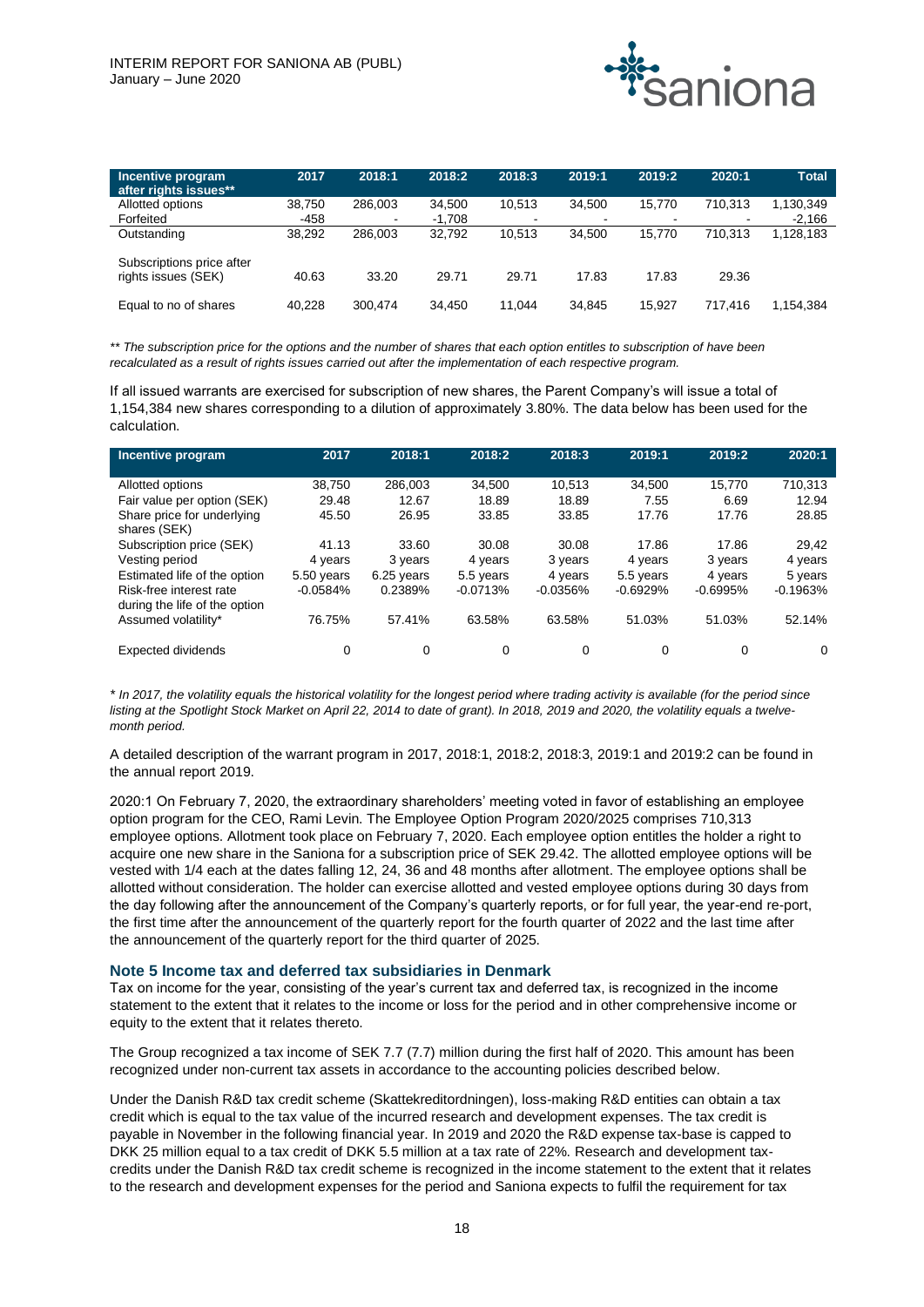

credit for the year. The tax credit under the Danish R&D tax credit scheme is recognized in the balance sheet under current tax assets if payable within 12 months and under non-current tax assets if payable after 12 months. As of June 30, 2020, the Group had SEK 7.8 million (SEK 7.8 million) in current tax asset, which was paid in July 2020 and SEK 7.8 million (SEK 7.8 million) in non-current tax assets which will be payable in November 2021.

# **Note 6 Pledged assets and contingent liabilities**

The Parent Company has provided a guarantee to the subsidiary Saniona A/S to ensure that Saniona A/S will be able to pay its creditors as the obligations fall due for the period until June 30, 2021. Saniona A/S had no external net debt as of June 30, 2020.

# **Note 7 Related parties**

Related parties comprise the Group's Executive Management, Board of Directors and companies within the Group. Apart from intercompany transaction and board fees as well as remuneration of management in accordance to the remuneration policy as resolved at the annual general meeting, there has been no transaction with related parties during 2019 and 2020.

# **Note 8 Other financial assets**

On May 3, 2017, Saniona participated in formation of a new company, Scandion Oncology A/S. Scandion Oncology has been listed on the Spotlight Stock Market on November 8, 2018.

In Q2 2019 the asset was accounted for as investment in associated companies.

| <b>Scandion Oncology A/S</b>        | Equity*                  | Saniona's share of<br>net profit/(loss)<br>(ownership 29.17%) |
|-------------------------------------|--------------------------|---------------------------------------------------------------|
| January 1, 2019*<br>June 30, 2019** | 22,300,870<br>14,831,046 | 6,505,164<br>4,326,216<br>(2, 178, 948)                       |

*\* The calculation of equity based on Scandion Oncology's interim report Q3 2018 and the capital increase in Q4 2018.*

*\*\* The calculation of equity based on Scandion Oncology's Q1 report 2019.*

Since Scandion Oncology completed a rights issue in 2019 Saniona's holdings of shares and votes decreased from 29.17 % to 18.23 % and were reclassified from Investment in associate to Financial assets as of October 1, 2019.

#### **Parent**

Scandion Oncology is recognized at cost subject to potential impairments.

| <b>KSEK</b>               | <b>Balance sheet</b>     | P/L effect               |
|---------------------------|--------------------------|--------------------------|
| January 1, 2020           | 5.413                    | $\overline{\phantom{a}}$ |
| <b>Divestment</b>         | $-1.694$                 |                          |
| Amounts recognized in P/L | $\overline{\phantom{a}}$ | 36,428                   |
| June 30, 2020             | 3,719                    | 36.428                   |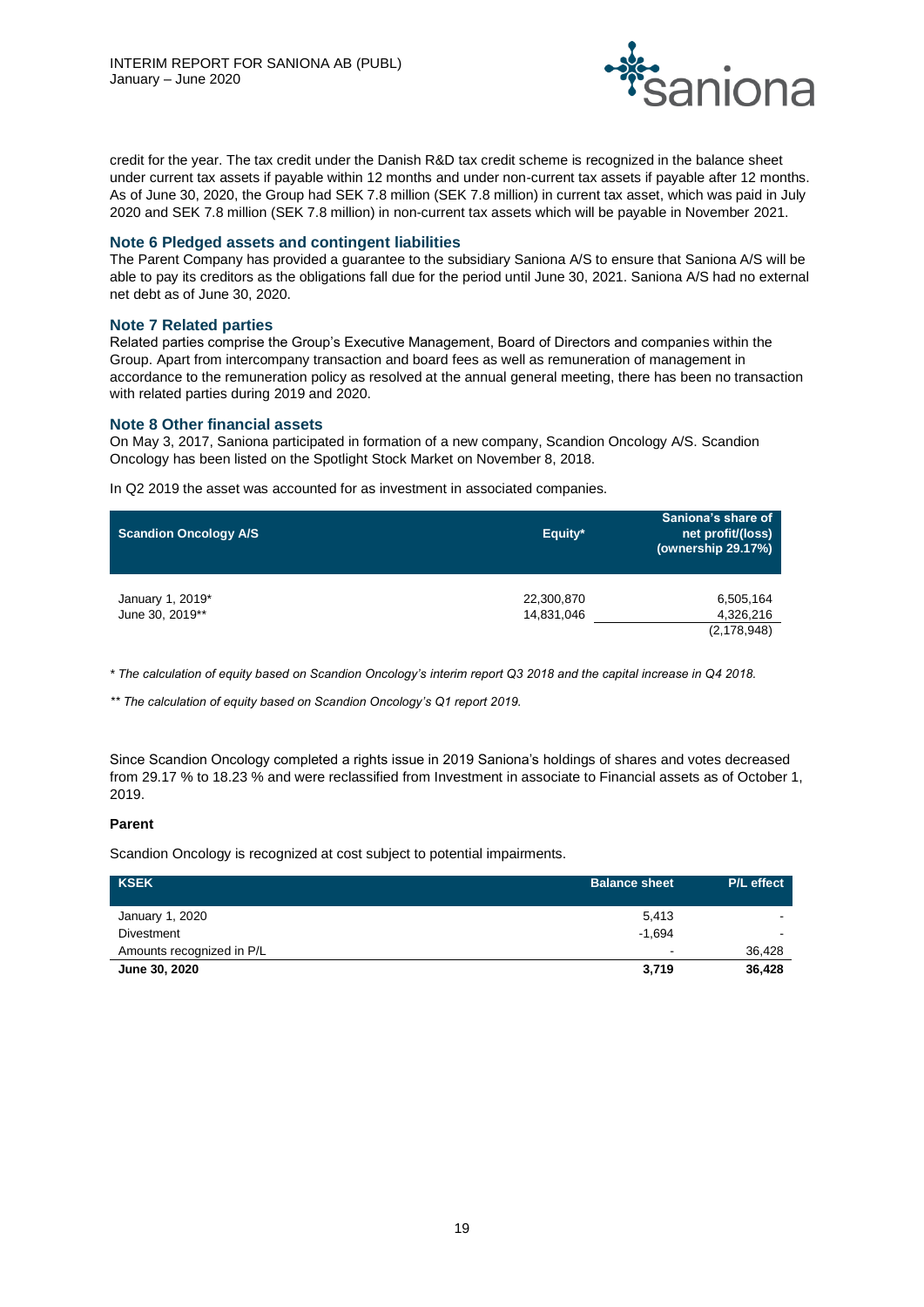

# **Group**

Scandion Oncology is recognized in the balance sheet in accordance to the fair value and changes in fair value is recognized under Other comprehensive income.

| <b>KSEK</b>               | <b>Balance sheet</b> | Recognized in<br><b>OCI</b> |
|---------------------------|----------------------|-----------------------------|
| January 1, 2020           | 37,376               |                             |
| <b>Divestment</b>         | $-38,122$            |                             |
| Amounts recognized in OCI | 107.187              | 107,187                     |
| June 30, 2020             | 106,441              | 107,187                     |

# **Note 9 Other long-term receivables**

On July 4, 2017, Saniona acquired NeuroSearch's remaining interest in the preclinical and clinical assets, which Saniona acquired from NeuroSearch during the period 2012-2016. According to the previous agreements, Saniona was obliged to pay NeuroSearch a milestone payment of EUR 400,000 when the first preclinical program was tested in humans. In addition, Saniona was obliged to pay royalties on its product sales or a percentage of its licensing income in relation to the acquired clinical assets including the clinical development compounds, tesofensine and NS2359. According to the new agreement, Saniona has paid NeuroSearch a onetime cash payment of DKK 5.5 million. Following this, Saniona has no additional payment obligations to NeuroSearch. Saniona estimates that the onetime cash payment of DKK 5.5 million would have been payable to NeuroSearch within a four-year period under the previous agreements. Therefore, the amount will be expensed over a four-year period starting July 1, 2017. In 2020 the onetime cash payment has been expensed with SEK 1.0 million (SEK 1.0 million) and as June 30, 2020, the recorded value of the asset is SEK 1.9 (SEK 3.9 million).

# **Note 10 Convertible loan**

Saniona entered into a convertible notes funding agreement with Nice & Green S.A on December 29, 2017. In January 2020, Saniona terminated the convertible notes funding agreement without having drawn any tranches under the extended agreement.

# **Note 11 Loan Formue Nord**

On January 10, 2020, Saniona completed a private placement of SEK 25 million at SEK 25 per share to Formue Nord and entered into a loan facility agreement with Formue Nord entitling to draw loans in an aggregate amount of 25 MSEK.

Saniona's right to draw loans under the loan facility agreement was conditional upon that an extraordinary general meeting to be held on 7 February 2020 resolved to approve an issue of units (consisting of warrants in three different series) directed to the lenders and a rights issue of units (consisting of warrants in the same three series as issued to the lenders). The units in both the directed issue and the rights issue will be issued free of payment. February 7, 2020, the extraordinary general meeting resolved to approve the board of directors' resolution.

In March 2020 Saniona drew loans of SEK 25 million under the loan facility agreement. The loans raised under the loan facility agreement are subject to market interest rates and shall be repaid no later than February 7, 2021.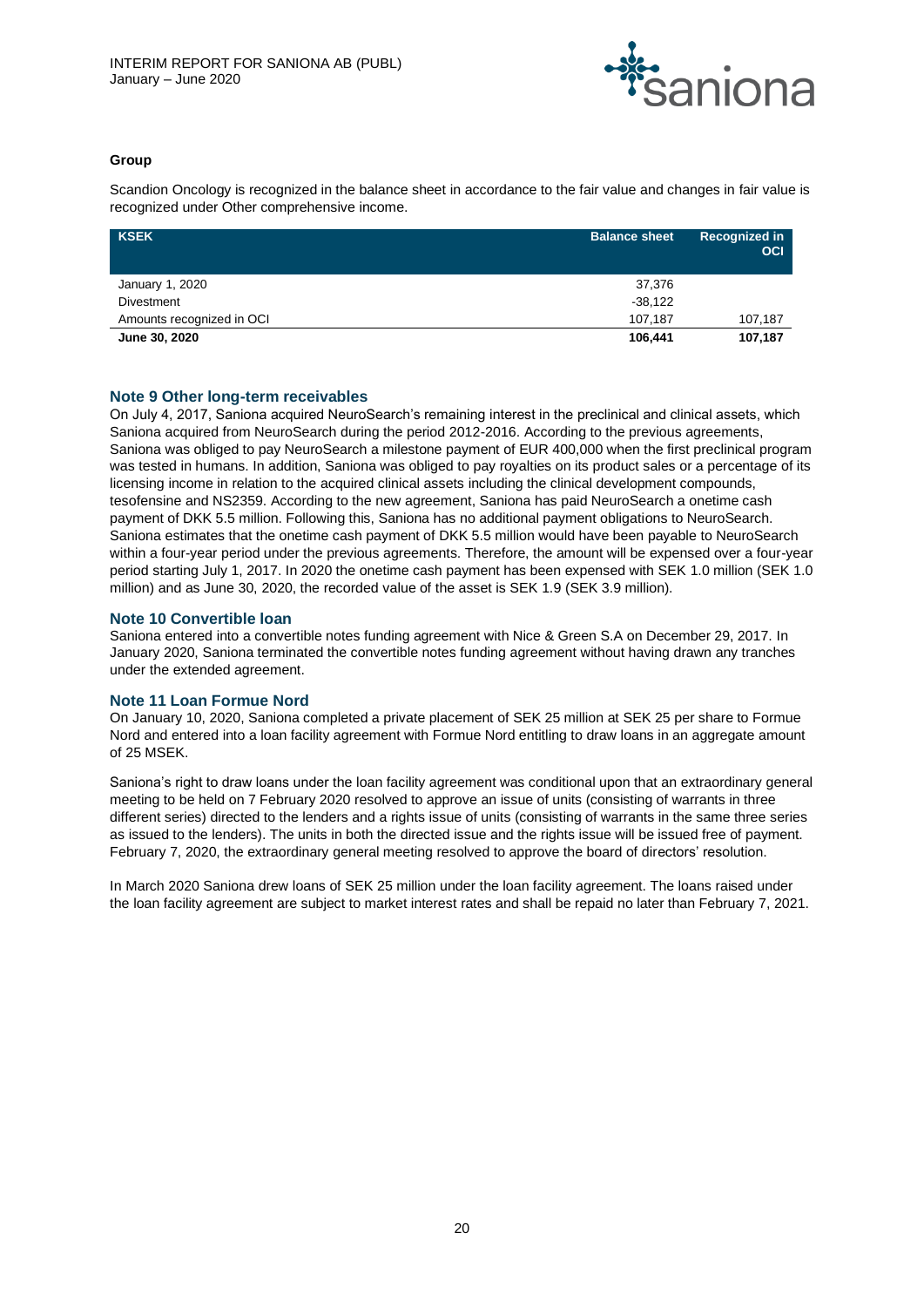

# **Note 12 Financial Instruments – Fair values**

If not otherwise stated below we approximate the fair value with the carrying value on financial assets and liabilities as the time to maturity is short.

| <b>KSEK</b>                        |         | Level 1     |                          | Level 2     |         | Level 3     |
|------------------------------------|---------|-------------|--------------------------|-------------|---------|-------------|
| Financial assets and liabilities   | 30 June | 31 December | 30 June                  | 31 December | 30 June | 31 December |
| by fair value hierarchy level /for | 2020    | 2019        | 2020                     | 2019        | 2020    | 2019        |
| instruments measured at fair       |         |             |                          |             |         |             |
| value/                             |         |             |                          |             |         |             |
| Equity investments                 | 106.441 | 37.376      | $\overline{\phantom{0}}$ | -           |         |             |
| Warrants*                          | 18.290  |             | $\overline{\phantom{0}}$ | -           |         |             |

The Company uses the following hierarchy for determining and disclosing the fair value of financial instruments by valuation technique:

Level 1: Quoted (unadjusted) prices in active markets for identical assets or liabilities.

Level 2: Other techniques for which all inputs which have a significant effect on the recorded fair value are observable, either directly or indirectly.

Level 3: Techniques which use inputs that have a significant effect on the recorded fair value that are not based on observable market data.

Compared with 2019, no transfers have been made between the different levels in the hierarchy and no significant changes have been made to the measurement method.

\* The warrants are valued with by the TO 2 and TO 3 trading price at Nasdaq at June 30, 2020.

| <b>KSEK</b>                             | <b>Rent facility</b> | <b>Equipment</b>         | Total  |
|-----------------------------------------|----------------------|--------------------------|--------|
| Right-of-use assets January 1, 2020     | 0                    | 2.172                    | 2,172  |
| Additions                               | 12.356*              | $\overline{\phantom{0}}$ | 12,356 |
| Depreciations                           | $\overline{a}$       | $-329$                   | $-329$ |
| Exchange rate adjustments               | $\overline{a}$       | -84                      | $-84$  |
| Right-of-use assets as of June 30, 2020 | 12,356               | 1.759                    | 14.115 |

| KSEK <sup>1</sup>        | Group  |
|--------------------------|--------|
| Non-current              | 10,053 |
| Current                  | 4,062  |
| <b>Lease liabilities</b> | 14.115 |

\* New leasing contract has been signed regarding premises for Saniona A/S with commence date 1 June 2020.

New leasing contract has been signed regarding premises for Saniona Inc. with commence date 1 July 2020. The estimated lease liabilities will increase the balance sheet with SEK 9 million. This is not included in the table above.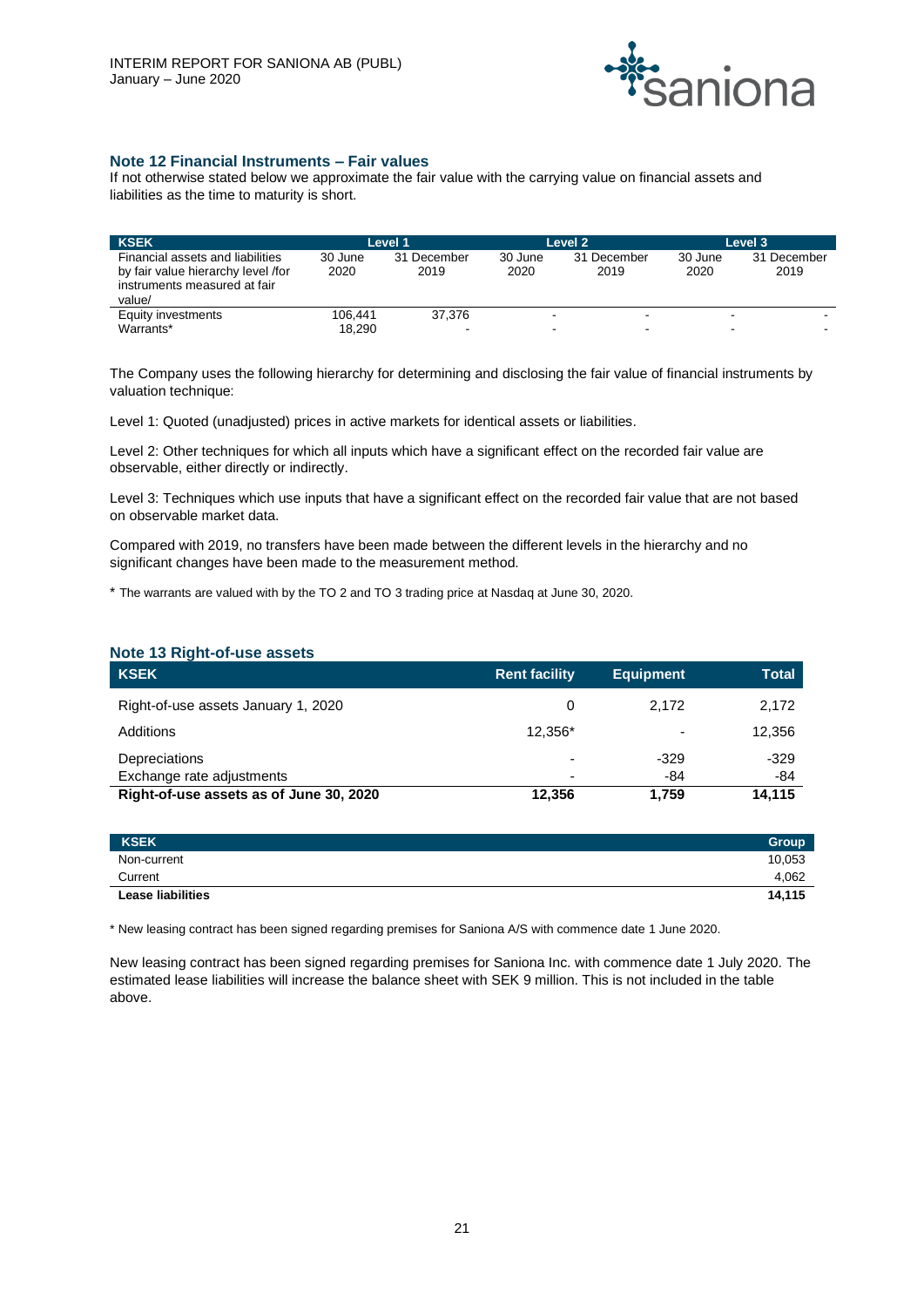

# **Business terms - glossary**

# **Alzheimer's disease**

A chronic neurodegenerative disease that usually starts slowly and gets worse over time and accounts for 60% to 70% of cases of dementia. As the disease advances, symptoms can include problems with language, disorientation (including easily getting lost), mood swings, loss of motivation, not managing self-care, and behavioral issues. Gradually, body functions are lost, ultimately leading to death. The cause for most Alzheimer's cases is still mostly unknown except for 1% to 5% of cases where genetic differences have been identified. Several competing hypotheses exist trying to explain the cause of the disease.

#### **Ataxia**

A neurological sign consisting of lack of voluntary coordination of muscle movements. Ataxia is a non-specific clinical manifestation implying dysfunction of the parts of the nervous system that coordinate movement, such as the cerebellum. Several possible causes exist for these patterns of neurological dysfunction and they can be mild and short term or be symptoms of sever chronic diseases such as Friedreich's ataxia, which is an autosomal recessive inherited disease that causes progressive damage to the nervous system which manifests in initial symptoms of poor coordination that progresses until a wheelchair is required for mobility.

#### **Atlas Venture**

Atlas Venture Inc. For further details, please see description about Cadent Therapeutics under CAD-1883 in the Pipeline section.

# **BenevolentAI**

BenevolentAI acquired Proximagen Ltd. in Q1 2017.

#### **Boehringer Ingelheim**

Boehringer Ingelheim GmbH. For further details, please see the Boehringer Program in the Pipeline section.

#### **Cadent Therapeutics**

Cadent Therapeutics was established in March 2017 through a merger between Saniona's spin-out company, Ataxion, and Luc Therapeutics.

#### **Chronic itching**

Chronic itching (also known as pruritus) is defined as an unpleasant sensation that provokes the desire to scratch. Prolonged itching and scratching may increase the intensity of the itch and lead to skin injury, infection and scarring. The possible causes are numerous and include dry skin, skin disorders such as eczema and psoriasis, infections such as chicken pox and scabies, underlying illness such liver disease, kidney failure and cancers, nerve disorders such as multiple sclerosis and diabetes mellitus, and allergic diseases including allergic reactions to medications such as antibiotics and chemotherapy. For some patients, there's no known cause. Chronic itching ranges in intensity from a mild annoyance to a disabling condition. The constant need to scratch can be as debilitating as chronic pain. Depending on the underlying cause, the current treatment options include moisturizing cream, antihistamines, corticosteroids, local anesthetics, calcineurin inhibitors and antidepressants. Many patients experience only a partial relief whereas others have no relief from existing treatment options.

#### **CNS**

Central Nervous System, a part of the nervous system consisting of the brain and spinal cord.

#### **Cocaine addiction**

The compulsive craving for use of cocaine despite adverse consequences.

#### **Colitis**

An inflammation of the inner lining of the colon. There are numerous causes of colitis including infection, inflammatory bowel disease (Crohn's disease, ulcerative colitis), ischemic colitis, allergic reactions, and microscopic colitis. Symptoms depend upon the cause and may include abdominal pain, cramping and diarrhea.

# **Crohn's disease**

An IBD which causes inflammation of the digestive tract, which can lead to abdominal pain, severe diarrhea, fatigue, weight loss and malnutrition. Inflammation caused by Crohn's disease can involve different areas of the digestive tract in different people.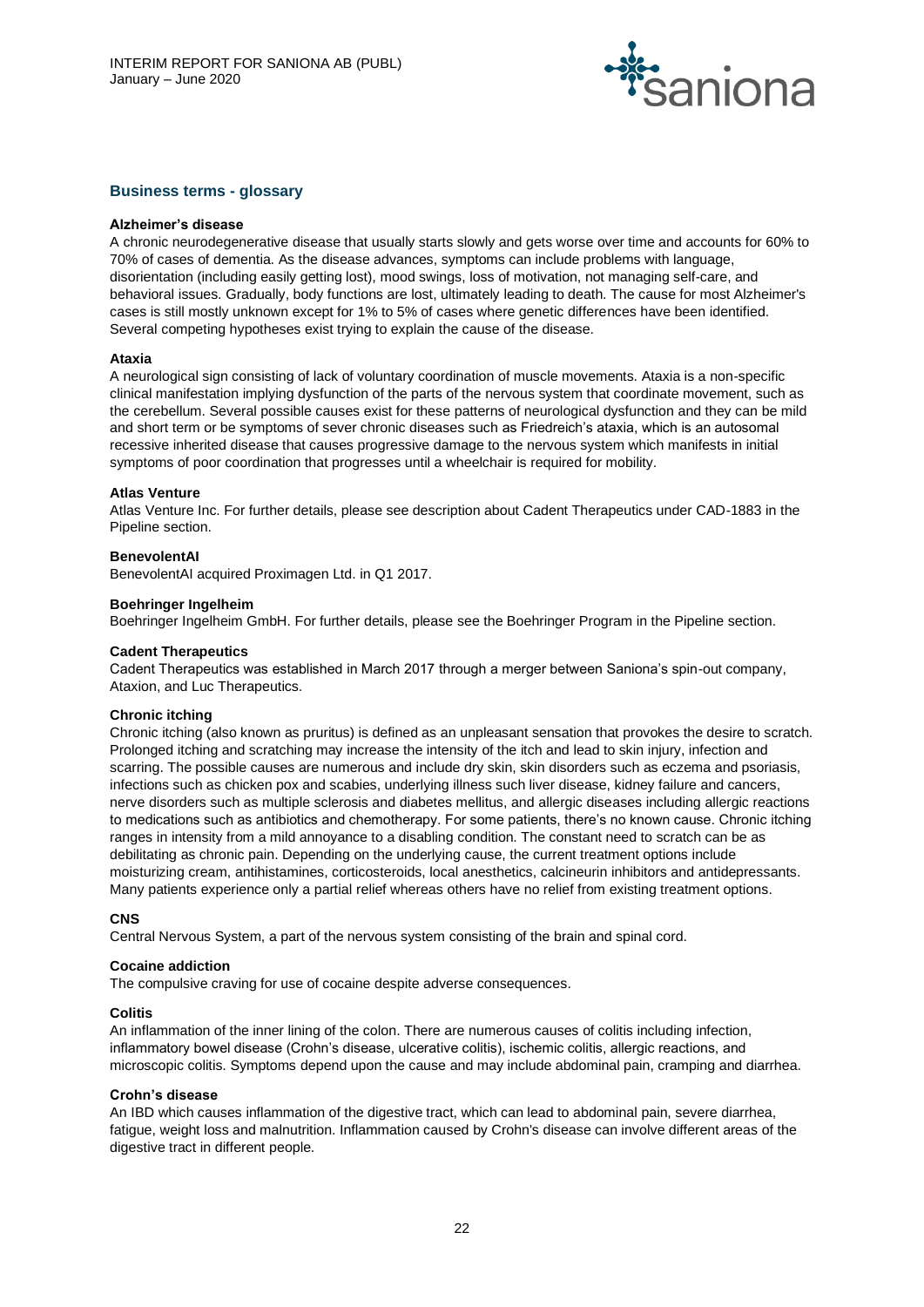

# **CTA**

Clinical Trial Application which a pharmaceutical company file to EMA to obtain permission to ship and test an experimental drug in Europe before a marketing application for the drug has been approved. The approved application is called an Investigational New Drug (IND) in the US.

# **EMA**

European Medicines Agency

# **Epilepsy**

Epilepsy is a central nervous system (neurological) disorder in which brain activity becomes abnormal, causing seizures or periods of unusual behavior, sensations, and sometimes loss of awareness. Treatment with medications or sometimes surgery can control seizures for most people with epilepsy. Some people require lifelong treatment to control seizures, but for others, the seizures eventually go away.

# **Essential tremor**

Essential tremor is the most common movement disorder with a prevalence of 4% in persons age 40 and older and considerably higher among persons in their 60s, 70s, 80s and 90s. It typically involves a tremor of the arms, hands or fingers but sometimes involving the head, vocal cords or other body parts during voluntary movements such as eating and writing. Although essential tremor is often mild, people with severe tremor have difficulty performing many of their routine activities of daily living.

# **Fatty liver disease (NASH)**

Nonalcoholic steatohepatitis (NASH), or fatty liver disease, is a form of nonalcoholic fatty liver disease (NAFLD) in which a patient has hepatitis - inflammation of the liver - and liver cell damage, in addition to fat in the liver. Inflammation and liver cell damage can cause fibrosis, or scarring, of the liver. NASH may lead to cirrhosis or liver cancer.

# **FDA**

US Food and Drug Administration

# **GABAA α2/α3 program**

A small molecule program which is designed to positively modulate (PAM) GABA-A α2 and GABA-A α3 ion channels, which are expressed in various central and peripheral neurons and are believed to be key mediator in the control of pain signaling and the control of anxiety.

# **Hypothalamic obesity (HO)**

A common sequel to tumors of the hypothalamic region and their treatment with surgery and radiotherapy. Weight gain results from damage to the ventromedial hypothalamus which leads, variously, to hyperphagia, a low metabolic rate, autonomic imbalance, growth hormone deficiency and various other problems that contribute to weight gain.

# **IK program**

A small molecule program which is designed to inhibit IK channels, which are expressed by immune cells and believed to be key mediator of inflammation in auto inflammatory diseases such as inflammatory bowel diseases.

#### **IND**

Investigational New Drug is a program by which a pharmaceutical company obtains permission to ship and test an experimental drug in the U.S. before a marketing application for the drug has been approved. In Europe, the application is called a Clinical Trial Application (CTA).

#### **Inflammatory bowel disease (IBD)**

IBD is an umbrella term used to describe disorders that involve chronic inflammation of the digestive tract. Types of IBD include ulcerative colitis and Crohn's disease.

#### **Ion channel**

Channels or pores in cell membranes which is made up of unique protein classes. Ion channels controls muscles and nerves and are central to the function of the body by governing the passage of charged ions across cell membranes.

#### **Ion channel modulators**

A drug which modulates the function of ion channels by blocking or opening ion channels or by decreasing or increasing throughput of ion channels. Agonists opens ion channels, Antagonists blocks ion channels, PAMs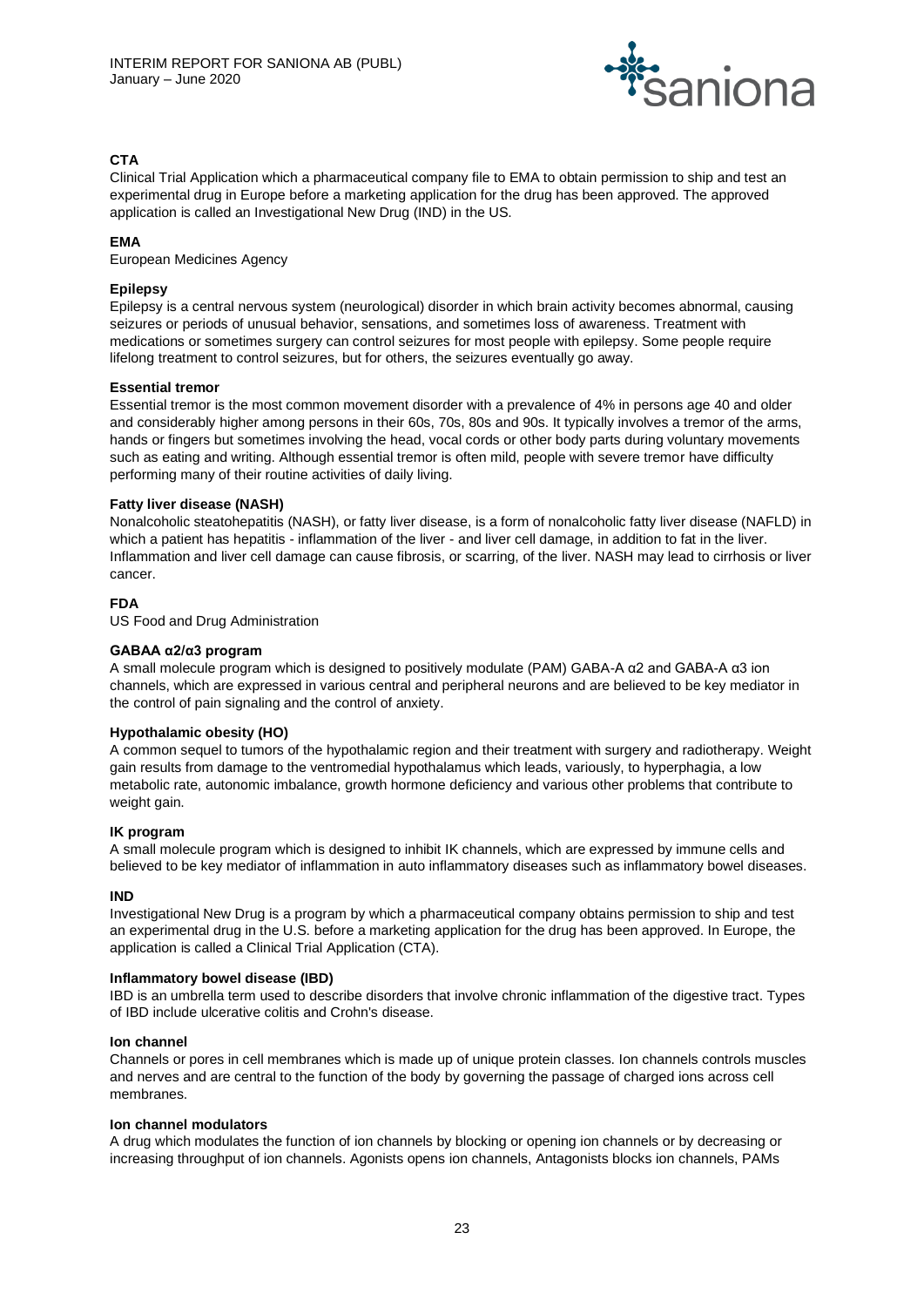

(Positive Allosteric Modulators) increase throughput whereas NAMs (Negative Allosteric Modulators) decrease throughput of ion channels.

#### **Kv7 programs**

Saniona's Kv7 programs focus on developing effective new treatments for neurological diseases, such as treatment-resistant partial epilepsy, and various pain disorders. Furthermore, we have demonstrated that activators of the Kv7 family of potassium channels are also efficacious for relaxation of overactive bladder smooth muscle cells, a characteristic of urinary incontinence (UI).

#### **Major Depressive Disorders**

A mental disorder characterized by a pervasive and persistent low mood that is accompanied by low self-esteem and by a loss of interest or pleasure in normally enjoyable activities.

#### **Medix**

Productos Medix, S.A de S.V. For further details, please see under tesofensine in the Pipeline section.

# **Metoprolol**

Metoprolol is a medication of the selective β1 receptor blocker type, which work by blocking the neurotransmitter norepinephrine and epinephrine from binding to receptors. It is used to treat high blood pressure, chest pain due to poor blood flow to the heart, and several conditions involving an abnormally fast heart rate. It is also used to prevent further heart problems after myocardial infarction and to prevent headaches in those with migraines.

# **Multiple sclerosis**

A demyelinating disease in which the insulating covers of nerve cells in the brain and spinal cord are damaged by the immune system. This damage disrupts the ability of parts of the nervous system to communicate, resulting in a wide range of signs and symptoms including physical, mental, and sometimes psychiatric problems.

#### **Neuropathic pain**

Pain caused by damage or disease affecting the somatosensory nervous system. Central neuropathic pain is found in spinal cord injury, multiple sclerosis, and some strokes. Aside from diabetes (diabetic neuropathy) and other metabolic conditions, the common causes of painful peripheral neuropathies are herpes zoster infection, HIV-related neuropathies, nutritional deficiencies, toxins, remote manifestations of malignancies, immune mediated disorders and physical trauma to a nerve trunk. Neuropathic pain is also common in cancer as a direct result of cancer on peripheral nerves (*e.g.*, compression by a tumor), or as a side effect of chemotherapy, radiation injury or surgery. Neuropathic pain is often chronic and very difficult to manage with some 40-60% of people achieving only partial relief.

#### **Nic α6 program**

The Nic α6 program is a small molecule program designed to positively modulate (PAM) the α6 ion channels. The α6 subtype exhibits an extremely localized expression mainly confined to dopaminergic neurons in the area of the brain affected in Parkinson's disease patients, where they act as important regulators of dopamine signaling.

#### **NS2359**

A triple monoamine reuptake inhibitor, which blocks the reuptake of dopamine, norepinephrine, and serotonin in a similar manner to cocaine. However, NS2359 dissociates slowly from these transporters and has a long human half-life (up to 10 days) which makes frequent dosing unnecessary. NS2359's pharmacological profile means that it may be able to reduce cocaine withdrawal symptoms, reduce cocaine craving and reduce cocaine-induced euphoria. In preclinical trials, NS2359 has been shown to reduce the reinforcing effects of cocaine and may have effects on cue induced drug craving. Furthermore, human trials with NS2359 have shown that NS2359 has little or no abuse potential and does not have adverse interactions with cocaine.

#### **Obesity**

A medical condition in which body fat has accumulated to an extent that it may have a negative effect on health. Obesity is most commonly caused by a combination of excessive food intake, lack of physical activity and genetic susceptibility. A few cases are caused primarily by genes, endocrine disorders, medications or mental disorder.

#### **Parkinson's disease**

Parkinson's disease (PD) is a neurodegenerative disorder that affects predominately dopamine-producing neurons in a specific area of the brain called substantia nigra. Symptoms generally develop slowly over years and may include tremors, bradykinesia, limb rigidity and gait and balance problems. The cause remains largely unknown and there is still no cure.